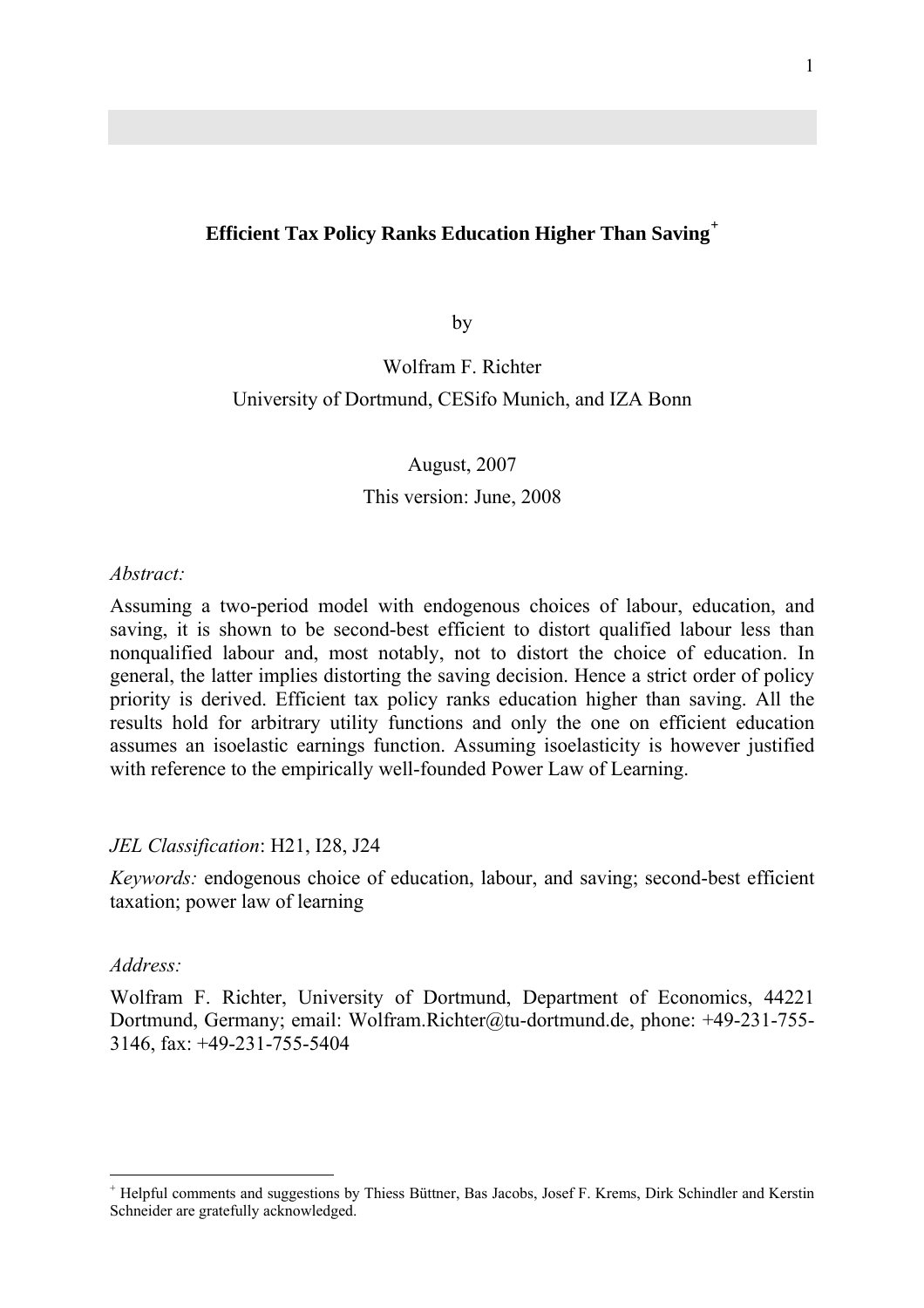### **1. Introduction**

One of the most debated issues in public economics is whether capital income should be taxed or not. Although there seems to be broad consensus that taxing savings is presumably "a bad idea" (Atkeson et al., 1999), one has to admit that truly compelling arguments are lacking. While equity arguments are used both to attack and to justify the taxation of capital, efficiency arguments are at best inconclusive. They lend themselves to argument against the taxation of capital in a model of finite horizon only if particular preferences are assumed for which the empirical evidence is weak. If the choice of preferences is to play no critical role, one has to rely on Chamley (1986) and Judd (1985). Their result establishes that the optimal tax rate on capital income tends to zero in a model of infinite horizon. The problem with this result, however, is not only that it does not extend to a finite horizon. More critical is that it is biased in one important respect. It holds for a framework that models the accumulation of nonhuman capital but ignores the accumulation of human capital. If however the two courses of capital accumulation are modelled more symmetrically, the reason for discriminatory taxation disappears. More precisely, Chamley and Judd's result on zero capital-income taxation in the limit is then seen to extend to labour taxes (Jones et al., 1997). This result is not convincing either, however. It relies on blurring differences between human and nonhuman capital, and it raises even more the question as to which ultimate economic feature makes the one differ from the other.

In this paper, the difference between human and nonhuman capital is modelled as a short-run difference in the returns to individual acquirement. By assumption, nonhuman capital is acquired by saving at constant returns, while human capital is acquired by education (learning) at decreasing returns. Decreasing returns give rise to pure profit. The profit of education is special for two reasons. First, the immediate outcome of education is ability only. Skills acquired by education do not pay off if not combined with additional own labour effort. It is in this sense that the profit of education is quasi-pure. Secondly, it is not clear what efficient taxation should do with the quasi-pure profit of education. Consumption and labour taxes cut off some profit; they do not however skim it off fully. The present paper investigates the efficient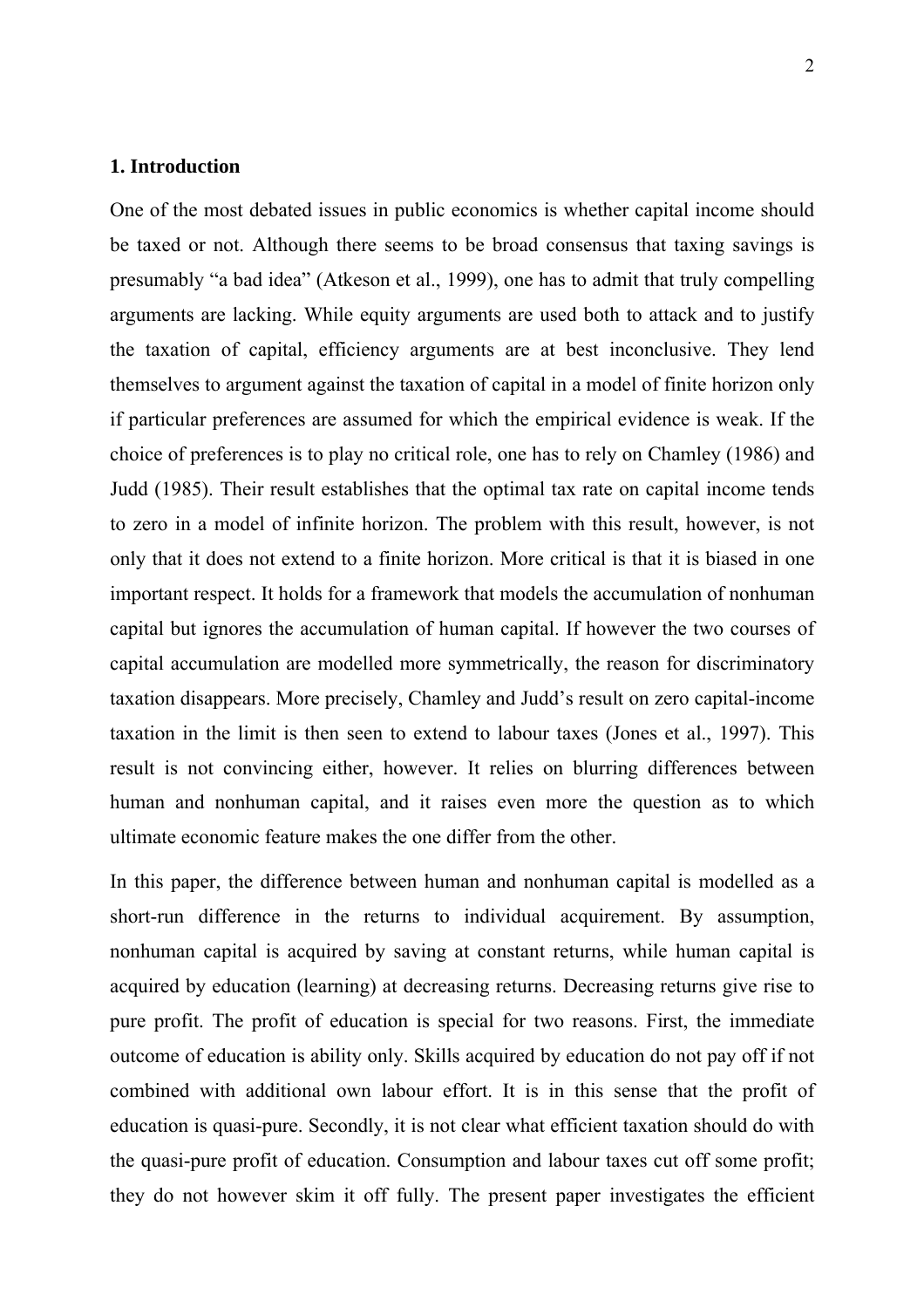taxation of education and it does so within the standard two-period life-cycle model with endogenous choices of education, consumption, labour, and saving. Two major results are derived. One is Proposition 3 which states that it is second-best not to distort the choice of education but only the other household decisions including saving. This result is interpreted as establishing a strict order of policy priority: Education incentives should be ranked higher than saving incentives and all other supply-and-demand decisions of private households. From a theoretical point of view, the result calls for qualifying the General Theory of Second-Best which has been developed by Lipsey and Lancaster (1956/57) and which seems to suggest spreading distortions uniformly across all feasible margins. The second major result is Proposition 2 which states that qualified labour should be less distorted than nonqualified labour. This result is not only a challenge to any policy aimed at trading off efficiency and equity. It also calls for qualifying Ramsey's (1927) result on secondbest taxation which requires equiproportionate compensated reductions in supply-anddemand decisions of private households. All results are shown to hold for arbitrary utility functions. It is only Proposition 3 which assumes the earnings function to be isoelastic.

The paper is structured as follows. Section 2 sets up the model of a representative taxpayer. Section 3 introduces policy instruments and the planner's objective function. Section 4 provides the results on second-best taxation. Section 5 explores the implication for the taxation of saving. Section 6 summarizes. Major proofs are relegated to a technical Appendix.

### **2. A representative-household model**

Consider a representative household living for two periods. Lifetime utility is given by  $U(C_1, C_2, L_1, L_2)$ , where  $C_i$  is consumption and  $L_i$  is non-leisure time in period  $i=1,2$ . Non-leisure time  $L<sub>2</sub>$  is identical with second-period labour supply. By contrast, only  $L_1 - E$  is time spent in the market; time *E* is spent on education. First-period labour supply earns a constant wage rate  $\omega_1$ ; the productivity of second-period labour depends on the amount of education. It is paid  $\omega_2 H(E)$ , where  $\omega_2$  is constant while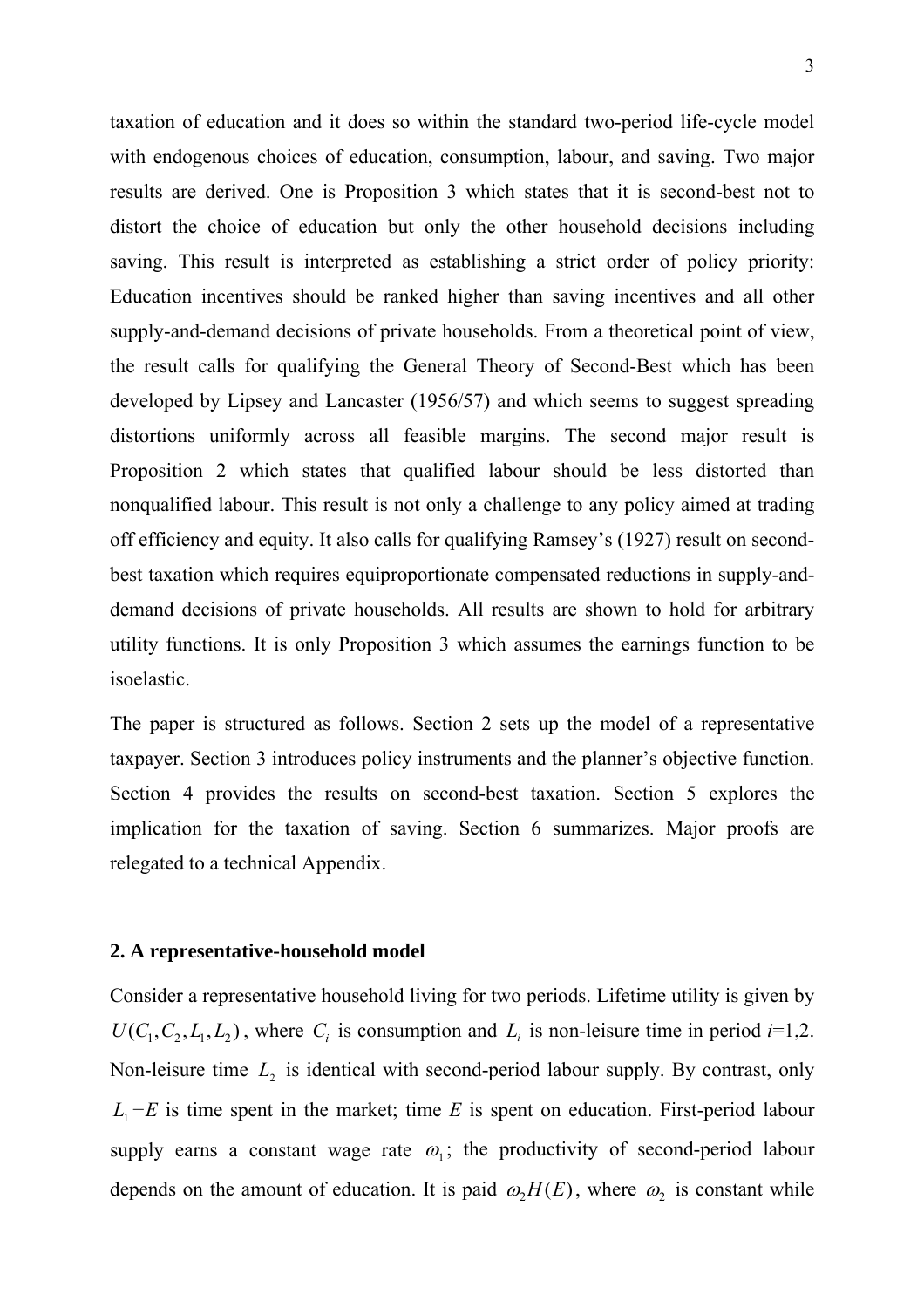the *earnings function H*(*E*) displays positive but diminishing returns, *H*′>0>*H*′′. We will also refer to *qualified labour* in the case of  $L<sub>2</sub>$  and of *nonqualified non-leisure* in the case of  $L_1$ . Education has a cost in *forgone* (*wage*) *earnings*, which is captured by  $\omega_1 E$ . *Monetary costs of education* like college fees come on top of these and are modelled by  $\varphi E$ . The share of first-period income that is neither spent on education nor on consumption is saved,

$$
S = \omega_1 (L_1 - E) - \varphi E - qC_1 = \omega_1 L_1 - (\omega_1 + \varphi) E - qC_1.
$$
 (1)

Second-period consumption is constrained by income earned,

$$
qC_2 = \rho S + \omega_2 H(E)L_2 \tag{2}
$$

*q* is the consumer price of consumption and  $\rho$  is the gross rate of return to saving. All prices are after taxes and subsidies, and the question is which combination of taxes and subsidies is second-best efficient. The representative household is assumed to maximize utility in  $C_1, C_2, L_1, L_2, E$  subject to the lifetime budget constraint

$$
\rho q C_1 + q C_2 = \rho \omega_1 L_1 + \omega_2 H(E) L_2 - \pi E \tag{3}
$$

stated in second-period units. Interpret  $\pi = \rho(\omega_1 + \varphi)$  as the *effective (unit)* cost of *education*. As stressed by Heckman (1976), the cost is seen to decrease in  $\rho$ .

The analysis relies on the dual approach to optimal taxation. This means that the focus is shifted from the household's (indirect) utility function to its (net) expenditure function. The task of minimizing (net) expenditures subject to an exogenous utility constraint is best solved in a two-step approach. At the first step income derived from education is maximized while keeping the level of  $L<sub>2</sub>$  fixed. Let this income be denoted by  $Y(\omega_2, \pi, L_2) \equiv \max_{E} [\omega_2 H(E) L_2 - \pi E]$ , and the optimal amount of education by  $E(\omega_2, \pi, L_2)$ . The optimal amount is implicitly defined by the first-order condition,  $\omega_2 H' L_2 = \pi$ . If the second-period labour supply  $L_2$  were exogenous, *Y* would stand for pure profit. However, the focus is here on an endogenous choice of  $L_2$ . Hence *Y* has to be interpreted as quasi-pure profit, the source of which is education and its diminishing return. Note that *Y* is a monotone increasing, convex function of  $L_2$ :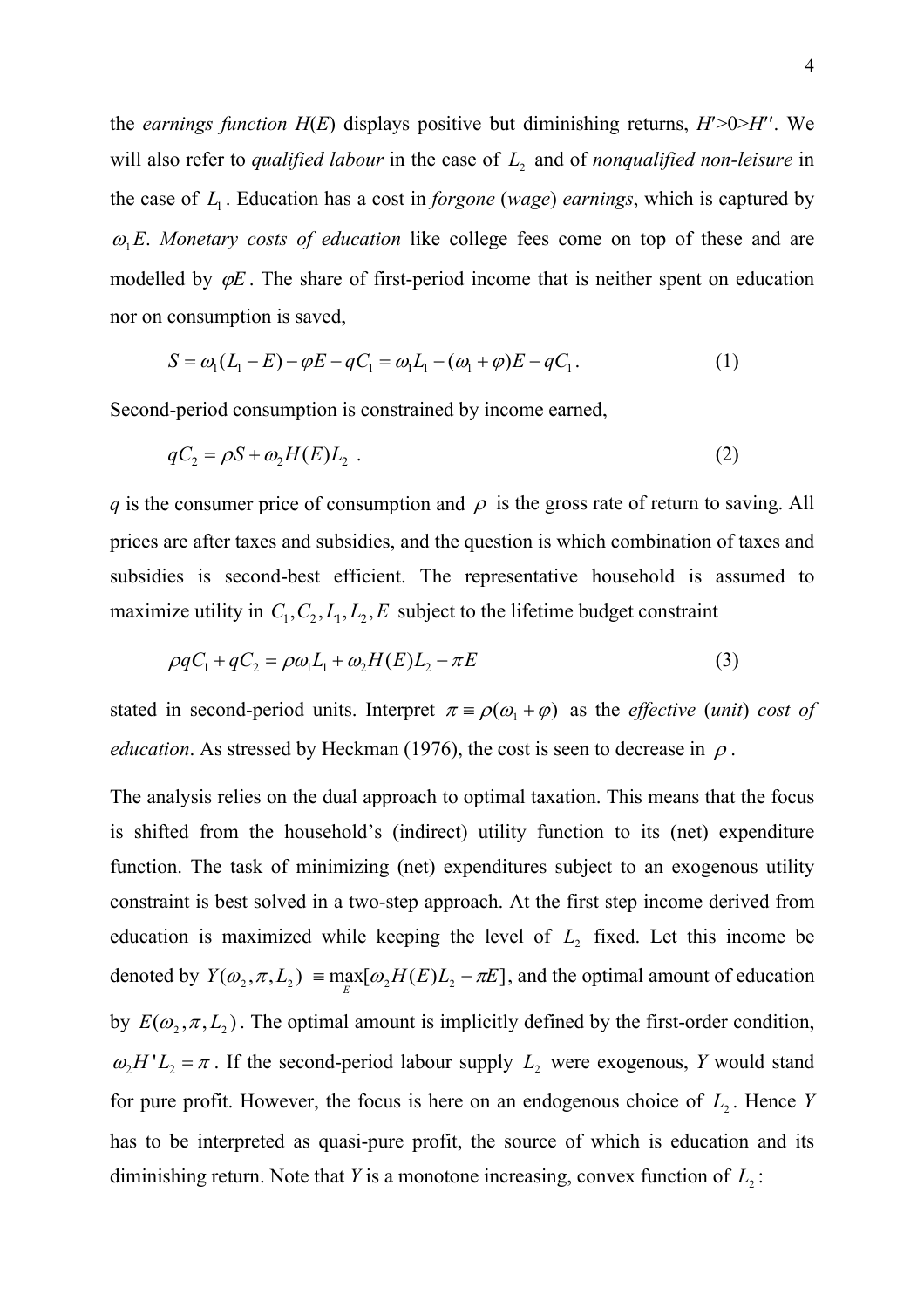$$
\frac{dY}{dL_2} = \frac{\partial Y}{\partial L_2} = \omega_2 H(E) > 0, \quad \frac{d^2Y}{dL_2^2} = \omega_2 H' \frac{dE}{dL_2} = -\omega_2 \frac{H'^2}{H''L_2} > 0.
$$

Let the second-period wage rate before taxes be denoted by  $w_2$ , and the effective social cost of education (i.e., the effective cost before taxes and subsidies) by  $p = r(w_1 + f)$ . *r* is the gross rate of return to saving before taxes and subsidies. Equally *f* is the monetary unit cost of education before taxes and subsidies. *Education is efficient* if the tax wedge between the marginal social return and the effective social cost,

$$
\text{tax wedge} \equiv w_2 H'(E) L_2 - p = \pi \left[ \frac{w_2 H' L_2}{\pi} - \frac{p}{\pi} \right] = \pi \left[ \frac{w_2}{\omega_2} - \frac{p}{\pi} \right],
$$

vanishes. Obviously, the tax wedge vanishes if, and only if, the rates of return before and after taxes and subsidies are equal,

$$
\frac{w_2}{p} = \frac{\omega_2}{\pi} \tag{4}
$$

Below, it is shown to be efficient (in the second-best sense) not to compromise on efficiency in education. This may be considered to be an important qualification to the General Theory of Second Best as developed by Lipsey and Lancaster (1956/57). The general theory seems to suggest that efficiency is enhanced if small distortions are spread over learning and the supply of labour. In contrast, Proposition 3 states that efficiency requires distorting all household choices except learning.

The expenditure function is defined as

$$
e(q, \omega_1, \omega_2, \rho, \varphi; u) = \min[\rho q C_1 + q C_2 - \rho \omega_1 L_1 - Y(\omega_2, \rho(\omega_1 + \varphi), L_2)]
$$

in  $C_1, C_2, L_1, L_2$  such that  $U(C_1, C_2, L_1, L_2) \ge u$ .

*Hotelling's lemma* yields  $e_q = \rho C_1 + C_2$ , where  $C_i = C_i(q, \omega_1, \omega_2, \rho, \varphi; u)$  solves the optimization and where the subscript *q* denotes a partial derivative. By relying on a straightforward generalization of the textbook version of Hotelling's lemma one likewise derives the identities  $e_1 = \frac{\partial e}{\partial x_1} = -\rho(L_1 - E)$ 1 *e*  $e_1 \equiv \frac{\partial c}{\partial \omega_1} = =\frac{\partial e}{\partial \omega} = -\rho (L_1 - E)$ ,  $e_{\varphi} = \rho E$ , and  $e_{\rho} =$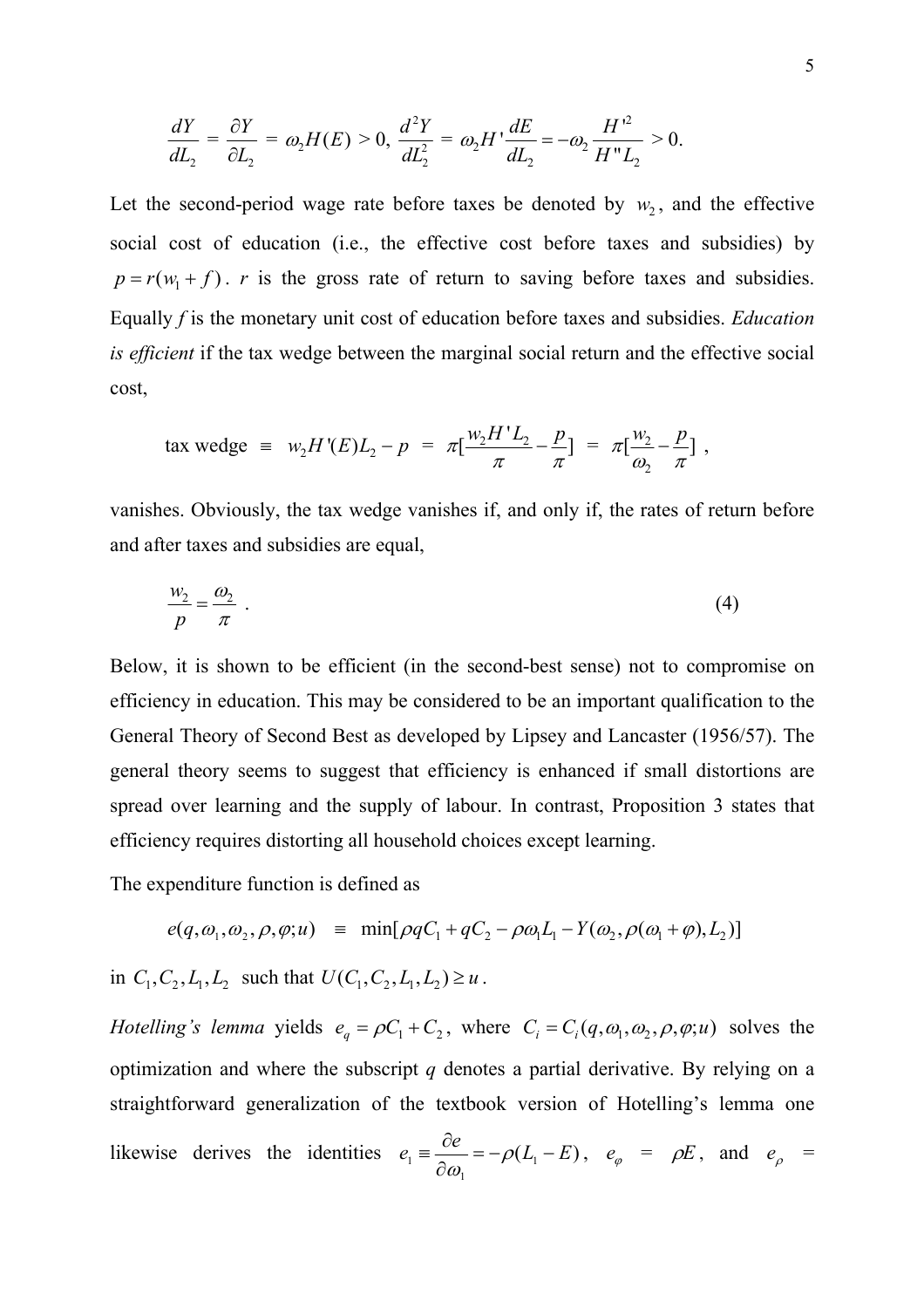$qC_1 - \omega_1 L_1 + (\omega_1 + \varphi)E = -S$ . Just like  $C_i$ , the functions  $L_i$  and *S* are Hicksian ones and have to be evaluated at  $q, \omega_1, \omega_2, \rho, \varphi$ , and *u*. As a result, the fully specified education function reads  $E = E(\omega_2, \rho(\omega_1 + \varphi), L_2(q, \omega_1, \omega_2, \rho, \varphi; u))$ .

#### **3. Policy instruments**

The analysis studies the efficient mix of four policy instruments, each of which is distorting. The first one is a tax  $t_c$  > 0 on consumption. Treating consumption as a numéraire good with a producer price of one, this implies  $q=1+t_c$ .

The second instrument is a tax  $t_E$  on the monetary social cost of education *f*, so that  $\varphi = (1 + t_{E}) f$  results. Negativity of  $t_{E}$  is not ruled out, so that subsidizing education is a feasible policy.

The third instrument is a tax  $\tau$  on capital income. Again negative values of  $\tau$  are not ruled out. As it turns out, it is convenient to define the capital tax in *exclusive* form. Denoting the gross social return to saving by *r*, exclusiveness means that  $\tau$  satisfies the condition  $r = (1 + \tau)\rho$ . In other words, the base of the capital tax excludes the tax payment.

The fourth policy instrument is a subsidy  $\sigma$  to labour income earned in the first period. This requires setting  $\omega_1 = (1 + \sigma)w_1$ , where  $w_1$  denotes the market wage rate. Second-period labour income is assumed to remain untaxed,  $\omega_2 = w_2$ . Given that consumption is taxable, nothing is gained by introducing a tax on second-period labour. It would only provide a redundant instrument, which could be duplicated by an appropriate choice of the four other policy instruments. As first-period labour is nonqualified while second-period labour is qualified, a positive  $\sigma$  can be interpreted as a policy regime in which labour income is taxed progressively with respect to qualification. All social costs,  $w_1$ ,  $w_2$ ,  $r$ , and  $f$ , are treated as exogenous parameters of the planner's optimization. This holds *a fortiori* for the effective social cost of education,  $p = r(w_1 + f)$ . Not to endogenize factor prices *r* and  $w_2$  is only for expositional ease. It can be shown that all results provided in this paper carry over to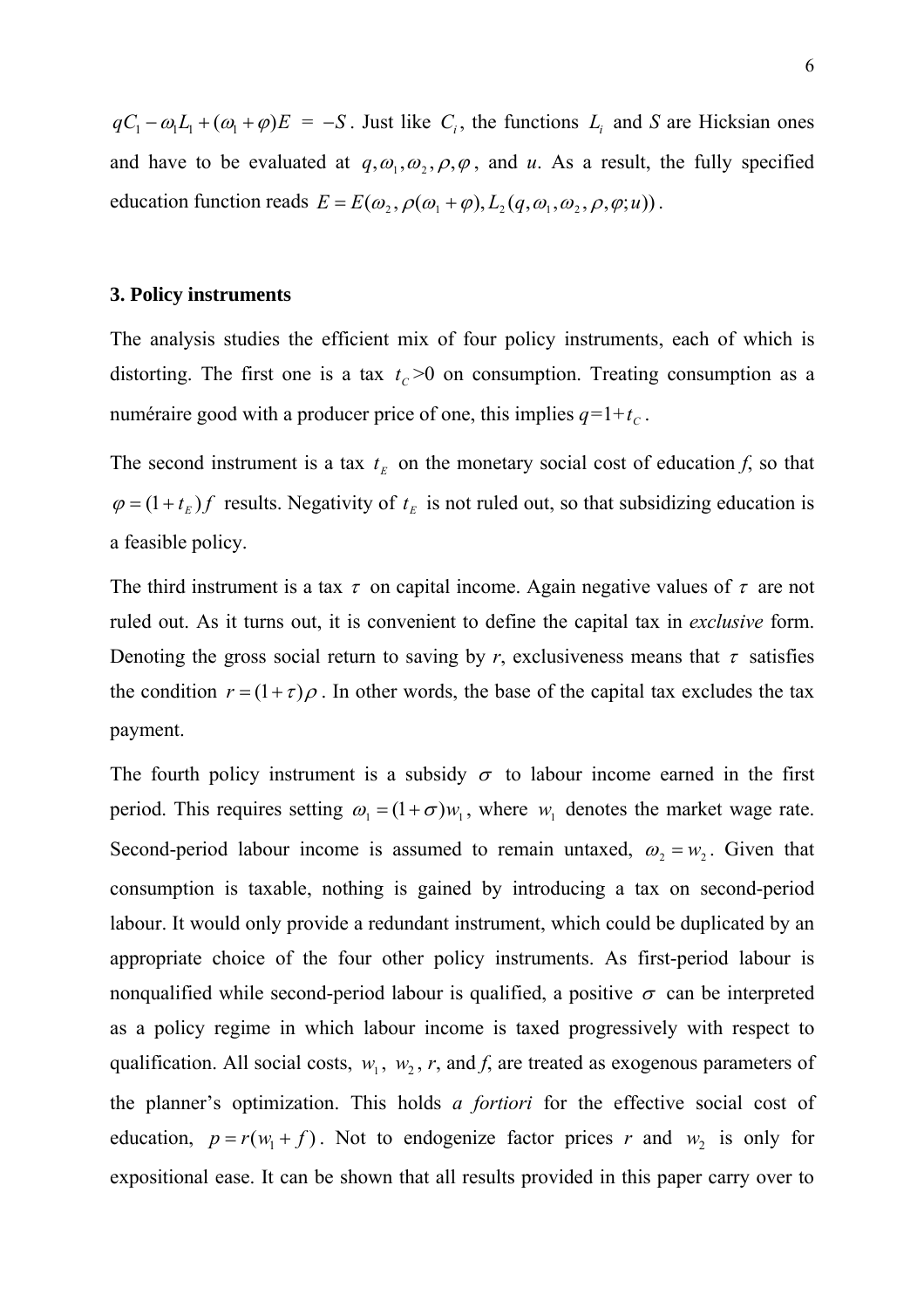the full equilibrium framework if only returns to scale are constant with respect to nonhuman capital and effective labour,  $H(E)L<sub>2</sub>$ .

There is a need to raise tax revenue in order to finance government expenditures. Government's net tax revenue amounts to

$$
T \equiv t_C (rC_1 + C_2) + t_E r fE + \tau \rho S - \sigma r w_1 (L_1 - E)
$$
  
=  $(q-1)(rC_1 + C_2) + r(\varphi - f)E + (r - \rho)S + r(w_1 - \varphi)(L_1 - E).$ 

By invoking Hotelling's lemma this can be written as

$$
T = (q-1)e_q + \frac{1}{\rho} \left[ \frac{q-1}{q} (\rho - r)\omega_1 + r(\omega_1 - w_1) \right] e_1 + \frac{\rho - r}{q} e_\rho
$$
  
+ 
$$
\frac{1}{\rho} \left[ \frac{q-1}{q} (\rho - r)\varphi + r(\varphi - f) \right] e_\varphi.
$$
 (5)

In order to derive (5) the various tax bases are transformed and expressed in terms of partial derivatives of the *e*. The weights assigned to the partial derivatives such as *q*-1, *r q*  $\rho-r$ , and so forth therefore have to be interpreted as transformed tax wedges. The social planner is assumed to maximize tax revenue *T* subject to the condition that private net expenditure remains constant at zero level, *e*=0. Let all the conditions of regularity hold that are needed to make the optimization a well-behaved problem and to sustain interior solutions,  $C_1, C_2, L_1 - E, L_2, E \ge 0$ . Note that just assuming a quasiwhen expressed as a function of  $L_2$ . This is borne out in the example  $U(C_1, C_2, L_1, L_2)$ concave utility function would not guarantee interior solutions. Instead, the disutility of qualified labour must be sufficiently convex in order to outweigh the convexity of *Y*  $= F(C_1, C_2) - L_1^{\nu} - L_2^{\nu}$ ,  $H(E) = E^{\eta}$ ,  $\eta$ <1 with *F* being some linear homogeneous function. As shown in Richter (2007)  $\nu$  must exceed  $1/(1 - \eta)$  if the planner's maximization problem is to be well-behaved. A set of instruments  $t_c$  >0,  $t<sub>E</sub>$ ,  $\tau$ , and  $\sigma$ is said to be second-best efficient if it solves the planner's problem. The combination with  $t_c > 0=t_E = \tau = \sigma$  is a feasible one. However, it distorts consumption and labour choices, and the key question is whether it is more efficient to reduce  $t_c$  and to compensate the effect on utility by appropriate use of the remaining instruments.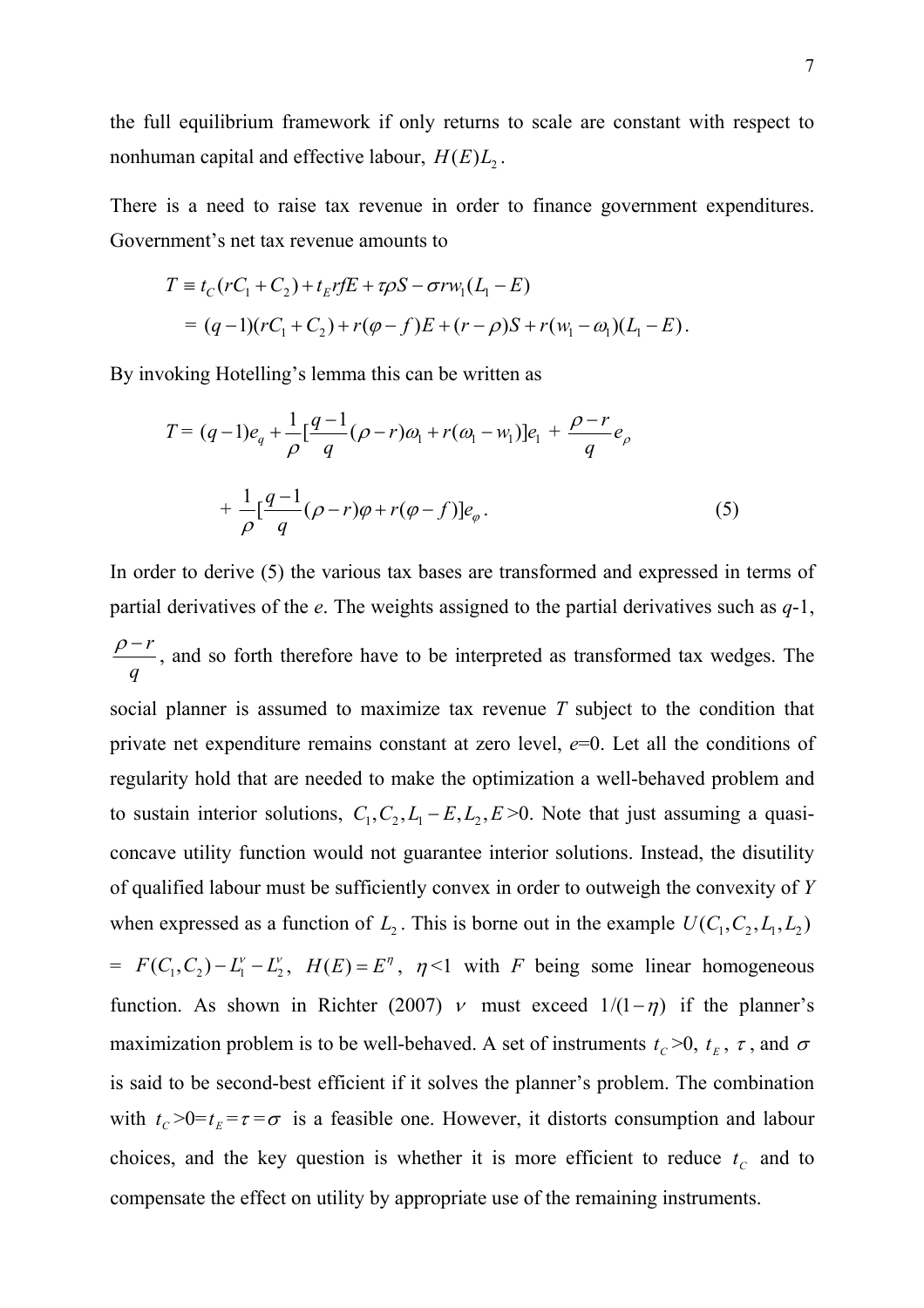### **4. Efficient policy**

Maximizing government's net revenue *T* in  $t_c$ ,  $t<sub>E</sub>$ ,  $\tau$ , and  $\sigma$  subject to a balancedbudget constraint on the taxpayer,  $e=0$ , yields a problem that can easily be solved by applying the standard Lagrange technique. Maximizing in  $t_c$ ,  $t<sub>E</sub>$ ,  $\tau$ , and  $\sigma$  is obviously equivalent to maximizing in  $q, \varphi, \rho$ , and  $\omega_1$ . In the Appendix it is shown: Taking partial derivatives with respect to the latter variables, invoking Hotelling's lemma, and eliminating the Lagrange multiplier yields a system of three first-order conditions:

$$
\frac{\Delta E}{E} = \frac{\Delta L_1 - \Delta E}{L_1 - E} = \frac{\omega_1 \Delta L_1 - q \Delta C_1}{\omega_1 L_1 - q C_1} = \frac{\rho \Delta C_1 + \Delta C_2}{\rho C_1 + C_2},
$$
\n(6)

where the differentiation operator  $\Delta$  is defined on arbitrary functions  $X = X(q, \omega_1, \omega_2, \rho, \varphi; u)$  as follows:

$$
\Delta X \equiv (q-1)X_q + \frac{1}{\rho} \left[ \frac{q-1}{q} (\rho - r)\omega_1 + r(\omega_1 - w_1) \right] X_1 + \frac{\rho - r}{q} X_\rho + \frac{1}{\rho} \left[ \frac{q-1}{q} (\rho - r)\varphi + r(\varphi - f) \right] X_\varphi.
$$
 (7)

According to (7)  $\Delta X$  is defined as the weighted sum of the partial derivatives of X with the weights given by the transformed tax wedges. It is an approximation of the total change in *X* when taxes are efficiently chosen. When reshuffling (6) the following set of equalities is obtained:

$$
\frac{\Delta E}{E} = \frac{\Delta L_1}{L_1} = \frac{\Delta C_1}{C_1} = \frac{\Delta C_2}{C_2}.
$$
\n(6')

As differentiation is additive, (6') could equally and equivalently be stated in the form where the ratio  $\Delta L_1 / L_1$  is replaced with the ratio  $\Delta (L_1 - E) / (L_1 - E)$ . The system (6<sup>'</sup>) is readily interpreted in the spirit of Ramsey (1927): Efficient policy induces equiproportionate reductions in compensated demands and supplies.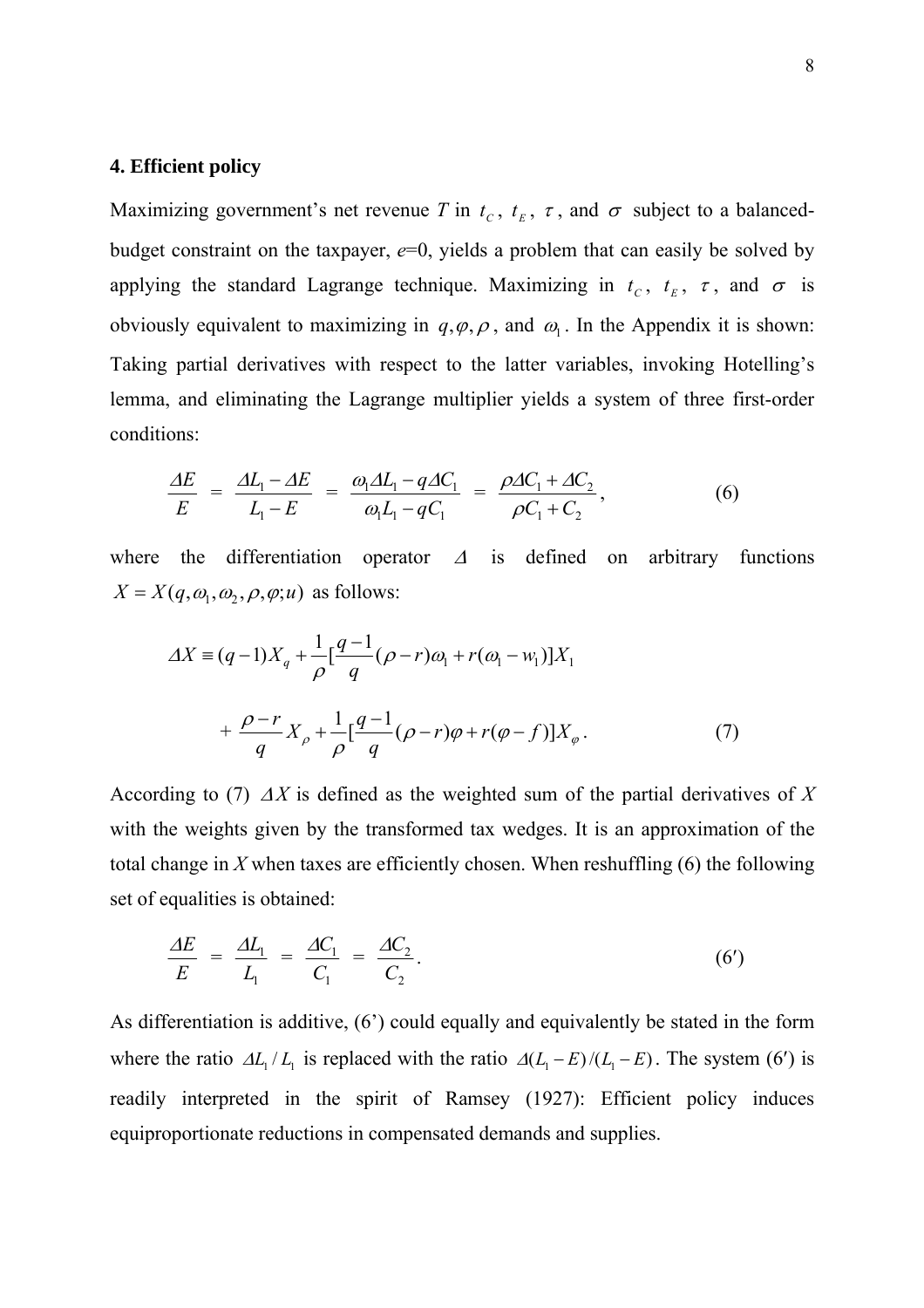*Proposition* 1: Efficient policy requires equiproportionate reductions in education, periodic consumption and nonqualified non-leisure/labour.

The striking feature about Proposition 1 is that qualified labour  $L_2$  is not among the listed variables. Indeed, efficiency requires reducing qualified labour less than nonqualified labour.

*Proposition* 2: Efficient policy requires

$$
\frac{\Delta L_2}{L_2} = (1 - \eta) \frac{\Delta L_1}{L_1} \tag{8}
$$

In (8),  $\eta = EH'/H$  is the elasticity of the earnings function which at this point may well fail to be constant. The proof is relegated to the Appendix. The interpretation of (8) is straightforward. Efficiency requires reducing qualified labour relatively less than nonqualified labour. The ratio equals 1- $\eta$  and it decreases in  $\eta$ . In other words, the more elastic the individual earnings function is, the less should qualified labour be reduced in relative terms. Although this makes good sense one must see that it fails to accord with Ramsey's rule of reducing *all* household choice variables equiproportionately. Equiproportionate reductions of qualified and nonqualified labour are efficient only if  $\eta = 0$ . Inelastic earnings have however been precluded by assumption as they are not compatible with an endogenous choice of education.

Propositions 1 and 2 raise the question as to which choices of  $q, \varphi, \rho$ , and  $\omega_1$  are second-best. Clearly, one should not expect any interesting relationship to hold in full generality. Still, a remarkably strong result is obtained if the individual earnings function is isoelastic in education,  $H(E) = hE^{\eta}$  with  $0 \le \eta < 1$ .

*Proposition* 3*:* If the individual earnings function is isoelastic, it is efficient not to distort the choice of education.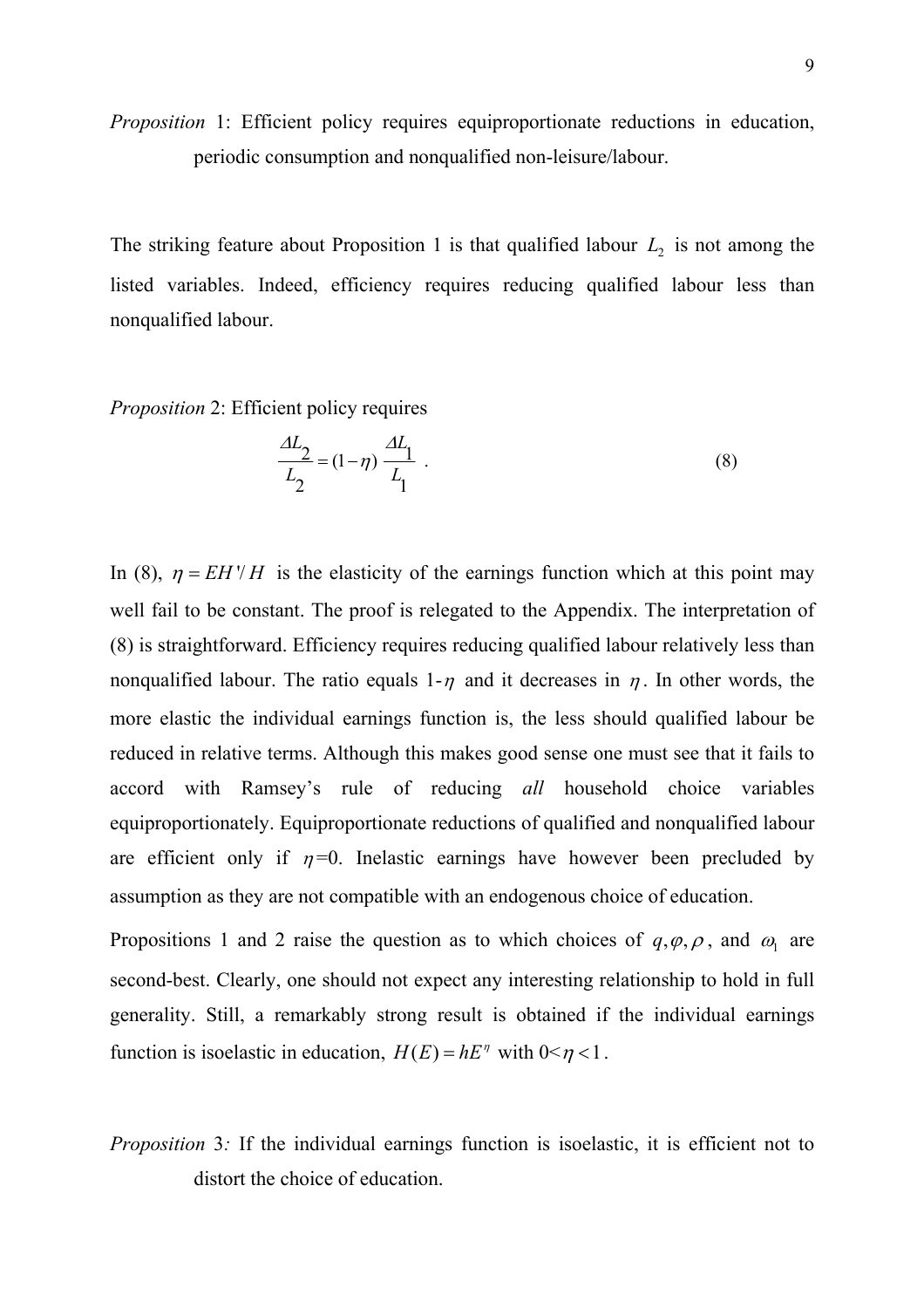Given that  $\omega_2 = w_2$  has been assumed, not to distort education requires leaving the effective cost unchanged:

$$
\rho(\omega_1 + \varphi) = \pi = p = r(\omega_1 + f).
$$
 (4')

The proof is given in the Appendix. Proposition 3 has been derived before by Richter (2007) in a less structured model. The generality of the result is striking. Beyond regularity assumptions of household optimization, there are no additional ones needed to constrain the choice of utility functions. However, isoelasticity of the individual earnings function is indispensable.

From a purely mathematical point of view isoelasticity may look very special. However, its assumption can well be defended by referring to the *Power Law of Learning* known from cognitive psychology. The content of the Power Law is the following. According to common experience, most tasks get faster with practice, and this holds across task size and task type. If the relationship between practice and the completion time of a task is plotted, a power law is generally seen to provide the best fit. Education is undoubtedly broader and more complex than the training for certain tasks. However, "the power law of practice is ubiquitous" (Ritter et al., 2001), and it would not be plausible to doubt its empirical relevance for the formation of abilities, which after all is the economically relevant essence of education.

Combining Propositions 1 and 3 implies that efficient policy well tolerates a reduction in educational effort. This reduction cannot be interpreted, however, as a distortion of education, but only as a distortion in the supply of qualified labour. This observation allows one to qualify Trostel (1993) who stresses the negative effect of proportional income and consumption taxation on education. Increasing the consumption tax rate  $t_c$  clearly has a negative effect on the choice of  $E$  but it does not impact the efficiency condition (4).

The intuition underlying Proposition 3 is the following. In deciding on education and labour supply the private household trades off costs against benefits. The benefits are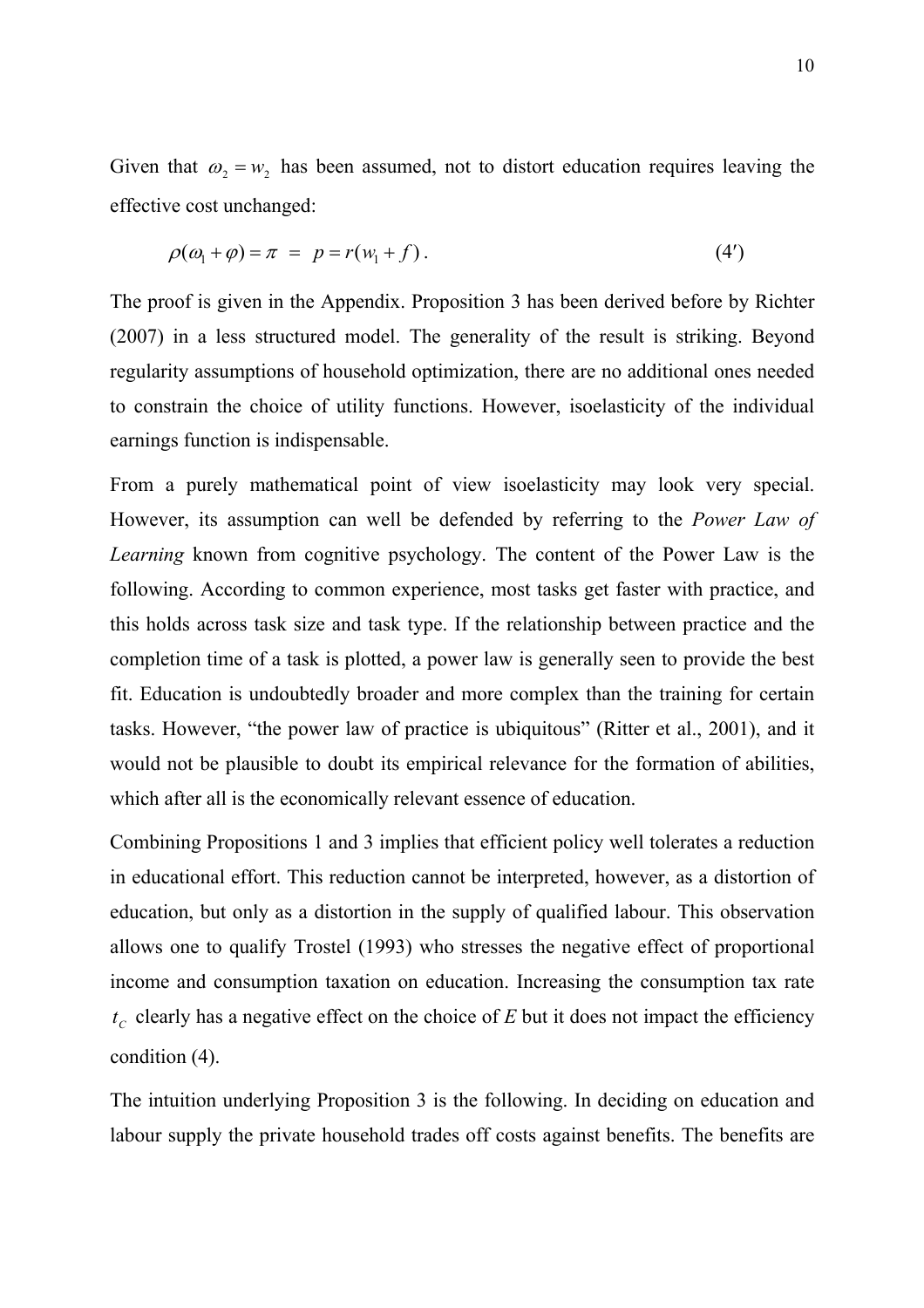given by labour income and by the private profit from education, which in real terms amounts to *Y/q*. In the general case of  $\omega_2 \neq w_2$ , the social profit is

$$
w_2 H L_2 - pE = w_2 \frac{Y + \pi E}{\omega_2} - pE = \frac{w_2}{\omega_2} Y + w_2 \left[ \frac{\pi}{\omega_2} - \frac{p}{w_2} \right] E,
$$

which equals  $w_2 Y / \omega_2$  whenever (4) holds. The significance of efficiency in education is hence seen to be in the alignment of private and social objectives. By maximizing the private profit from education,  $Y/q$ , the social profit,  $w_2 Y / \omega_2$ , is maximized as well. Isoelasticity of *H* serves to ensure that this perfect alignment of private and social objectives need not be compromised. If the earnings function fails to be isoelastic, it may well be optimal to exploit variations in the elasticity of the earnings function and to trade off resulting efficiency gains against distortions in the choice of education.

Proposition 3 has to be contrasted with a result by Bovenberg and Jacobs (2005, 2001). These authors likewise identify circumstances under which human-capital investment should remain undistorted. See also Jacobs and Bovenberg (2007). There are notable differences, however. Bovenberg and Jacobs focus on the optimal trade-off between equity and efficiency when skill formation is endogenous, and they enlarge the set of policy instruments by assuming that a poll tax is available. In substituting the equity objective for the objective of generating tax revenue, their analysis goes beyond the present one. On the other hand, these authors are only able to derive efficiency of education for a scenario in which the cost of education is purely monetary. Costs of forgone wage earnings are ruled out. It is as if nonqualified non-leisure  $L<sub>1</sub>$  were exogenously fixed. As a result, education *E* cannot be interpreted as learning and isoelasticity of the earnings function cannot be justified with reference to the Power Law of Learning. The versions of efficiency results derived by Bovenberg and Jacobs in various papers require that education *E* is interpreted as an intermediate production good. Hence efficiency in education has to be regarded as production efficiency and results have to be related to the Production Efficiency Theorem of Diamond and Mirrlees (1971). Other than here, isoelasticity of the earnings function is not needed to prove efficiency in education for the representative taxpayer model. The availability of a poll tax even allows the first best to be sustained in this special case. Isoelasticity is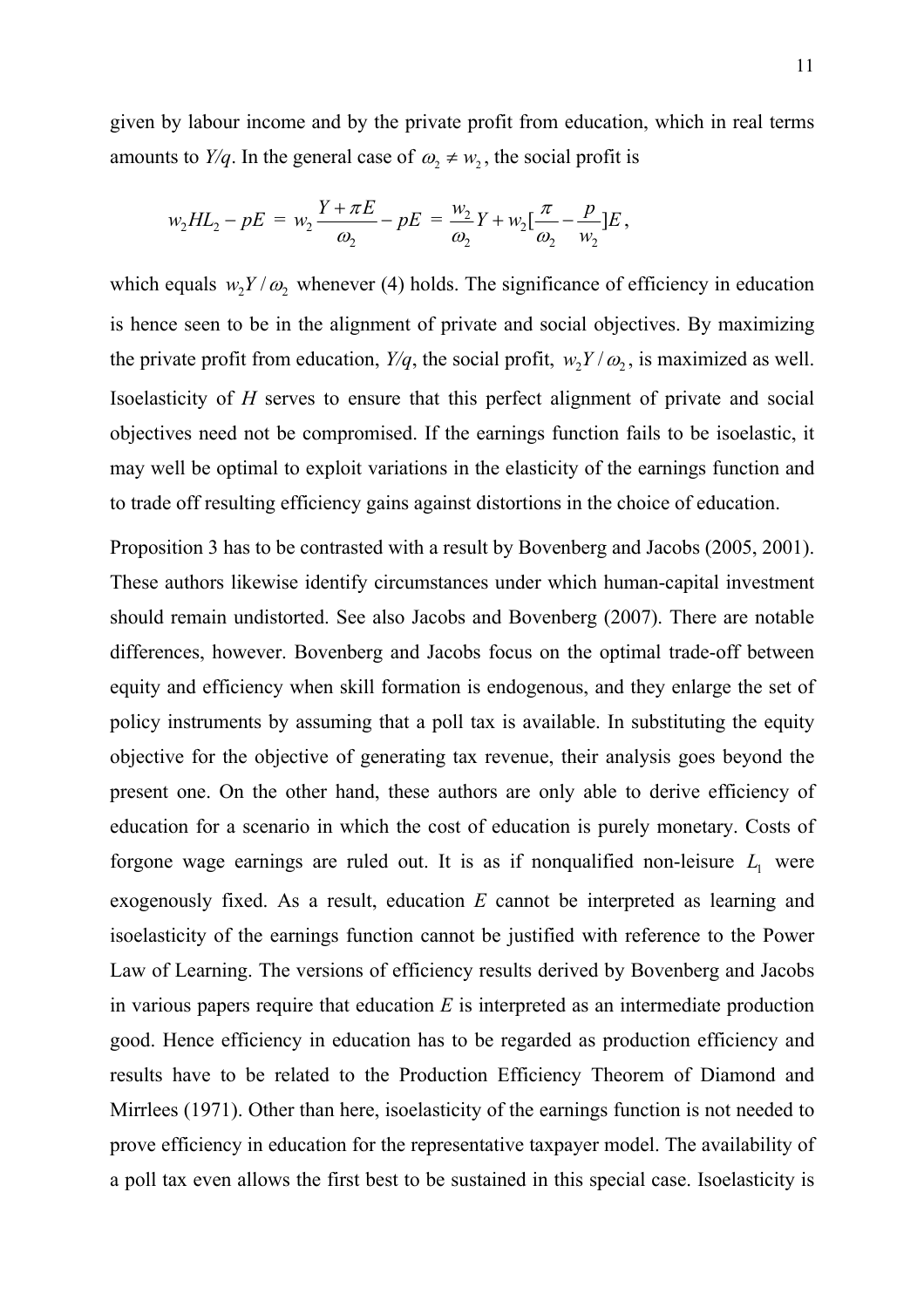only needed to sustain second-best solutions if there are heterogeneous taxpayers. By contrast, Proposition 3 has to be interpreted as a proposition on consumption efficiency. It is more a qualification to Lipsey and Lancaster (1956/57) than an extension of Diamond and Mirrlees (1971). It does not assume the availability of a poll tax, and it holds even though education provides disutility and fails to be an intermediate production good. The suggested policy implications are very different, as will become better noticeable when discussing the efficient taxation of entrepreneurial profits. If the source of such profits is a fixed factor, the theorem of Diamond and Mirrlees can only be applied if these profits are taxed at one hundred percent. If however profits result from decreasing returns to learning and require personal labour effort, then Proposition 3 suggests letting a positive share accrue to the entrepreneur.

#### **5. Implications for taxing nonhuman capital**

On inserting tax variables, the equality  $\rho(\omega_1 + \varphi) = \pi = p = r(w_1 + f)$  is seen to imply

$$
\tau = \frac{\sigma w_1 + t_E f}{w_1 + f} \,. \tag{9}
$$

This means that in the second-best optimum the tax on capital income,  $\tau$ , has to equal the weighted sum of the subsidy to nonqualified labour,  $\sigma$ , and the tax on the monetary cost of education,  $t_E$ , with the weights given by the social costs  $w_1$  and *f*. This tight relationship indicates that one should not expect  $\tau$  to equal zero except for very special cases. Remember that any efficient set of policy instruments has to solve both (6) and (4'). As a consequence, a pure consumption-tax regime,  $t_c > 0 = t_E = \tau = \sigma$ , is well feasible and even partially efficient in the sense of not distorting education. As the regime implies  $\Delta X = (q-1)X_q$ , it is totally efficient, however, only if the elasticities of  $C_1, C_2, L_1$ , and *E* with respect to *q* happen to be equal at these particular parameter values. In other words, total efficiency requires a well-balanced use of policy instruments, and the efficient  $\tau$  will only be zero in non-generic cases to be discussed below.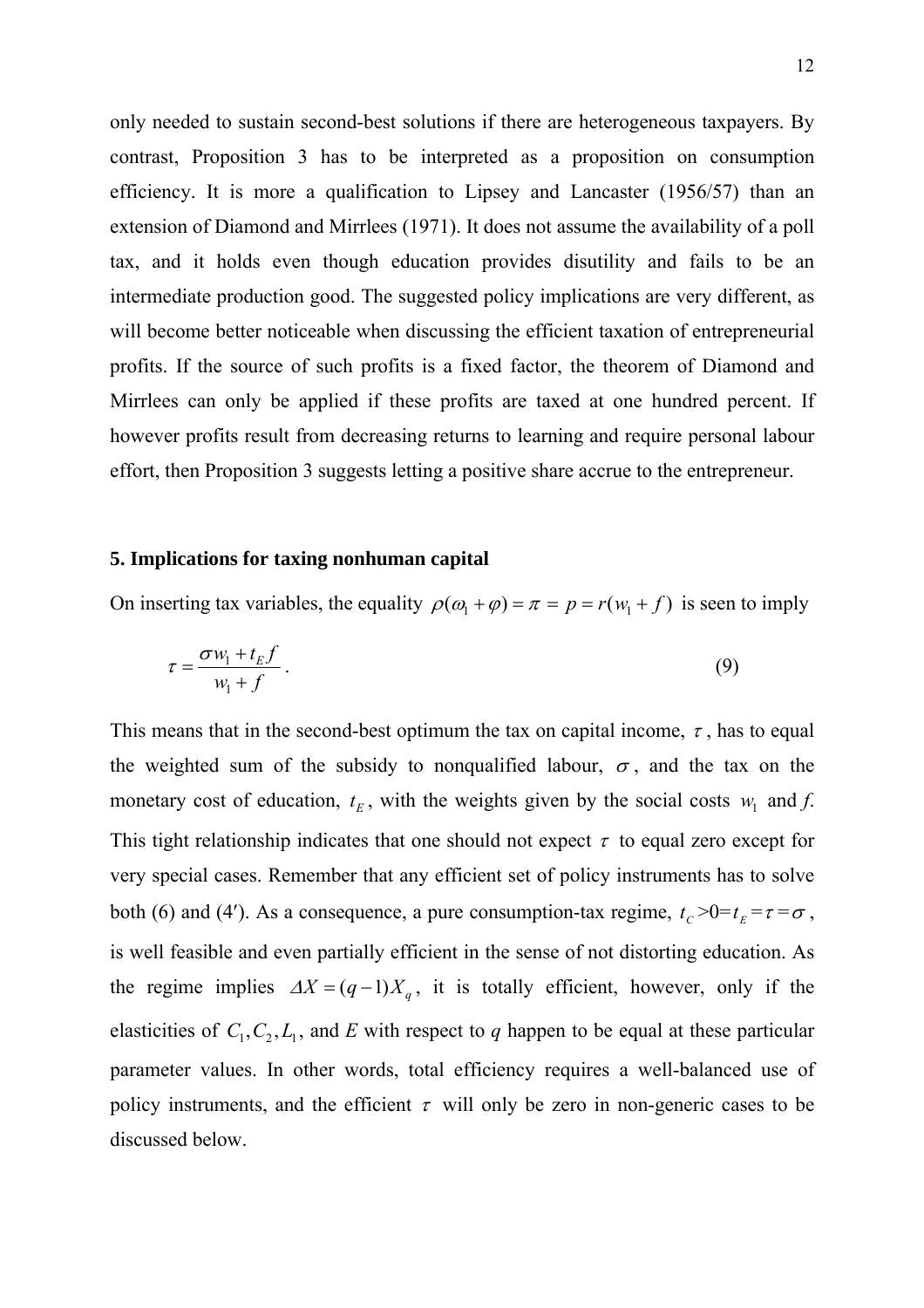*Corollary*: It is generically efficient to distort saving.

From combining Proposition 3 and the Corollary an order of policy priority is derived. According to this policy order the decision to acquire human capital ranks higher than the decision to acquire nonhuman capital. The reason is that the former generates quasi-pure profit and the latter does not. Efficiency requires not impairing the incentives to earn ability profit beyond what appears to be unavoidable. Unavoidable are the negative incentives that consumption or wage taxes exert on the supply of qualified labour. By contrast, education should remain undistorted. In general this objective requires distorting the savings decision.

The Corollary has to be contrasted with a result of Jacobs and Bovenberg (2005). These authors demonstrate that there are constellations where a positive tax on nonhuman capital serves to alleviate tax distortions in human-capital investment. The specific feature of this result is that the tax on saving is positive if, and only if, education is distorted. By contrast, the Corollary states that it is generically efficient to distort saving even if education remains undistorted. The result of Jacobs and Bovenberg (2005) is however additional evidence of the fundamental proposition that efficient tax policy ranks education higher than saving. This is so as the tax on saving is justified with regard to a tax distortion in human-capital investment. Such a result however reverses the intuition conveyed by Nielsen and Sörensen (1997). These authors take the capital income tax as given, and they study its implication for efficient taxation of human-capital investment. Hence they implicitly reverse the suggested policy order. Human-capital policy is used to accommodate distortions in nonhumancapital policy. More precisely, Nielsen and Sörensen show that a progressive income tax is needed to offset the tendency of a proportional comprehensive income tax to discriminate in favour of human-capital investment. In view of Proposition 3, their result is at best one characterizing third-best policy.

One should mention that Nielsen and Sörensen (1997) ignore monetary costs of education when modelling endogenous labour supply, while Jacobs and Bovenberg (2005) ignore forgone wage earnings. Proposition 3 cannot, however, be expected to hold in full generality if just one of these two kinds of education costs is modelled.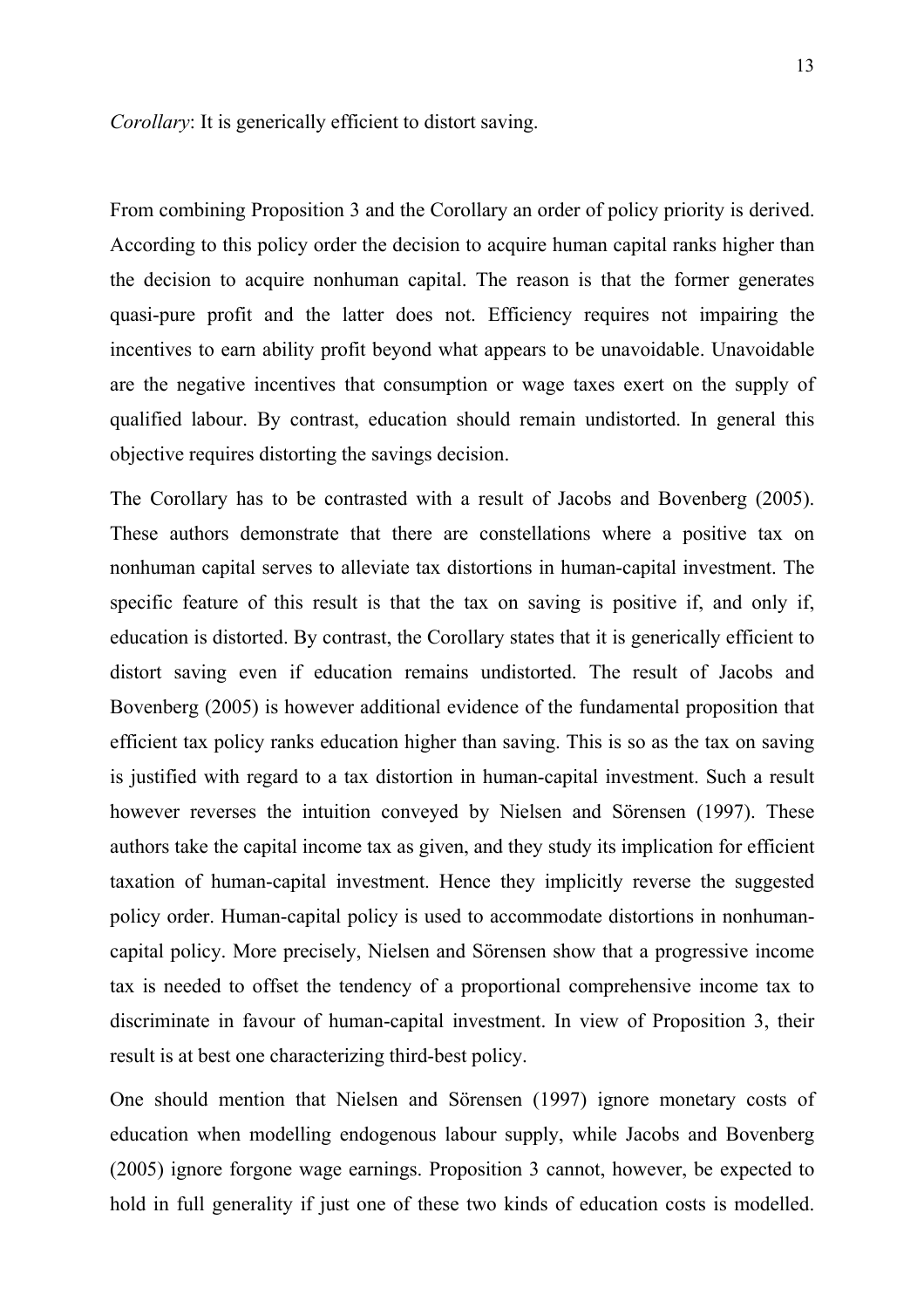The set of prices and policy instruments must be sufficiently rich to neutralize the effect that taxation has on human-capital investment. More precisely, it must be possible to tax or to subsidize the monetary cost of education, and it must also be possible to tax or to subsidize nonqualified labour at a rate that may deviate from both the former and the tax applied to qualified labour.

The Corollary does not rule out the possibility that it is efficient to set  $\tau = 0$  for special utility functions. As a matter of fact, efficiency of  $\tau = 0$  holds if the utility function takes the form  $U(C_1, C_2, L_1, L_2) = U(F(C_1, C_2), L_1, L_2)$  with some homothetic function *F*. The argument is as follows. If *F* is homothetic, the optimizing individual allocates lifetime consumption in such a way that the ratio  $C_1/C_2$  only depends on the rate of interest. Hence  $\rho C_1 + C_2 = c(\rho)C_2$  holds with some appropriately specified function *c*( $\rho$ ). On normalizing money units (*r*=1) and setting  $\rho \equiv r$ , *c*( $\rho$ )C<sub>2</sub>  $\equiv$  *C*, the taxpayer's problem reads

max 
$$
\tilde{U}(C, L_1, L_2)
$$
 in  $C, L_1, L_2, E$   
subject to  $qC = \omega_1 L_1 + \omega_2 H(E)L_2 - (\omega_1 + \varphi)E$ . (3')

Just as before, the social planner maximizes tax revenue. The only change is that the capital tax is no feasible policy instrument. When maximizing revenue with respect to  $t_c$  >0,  $t<sub>E</sub>$ ,  $\sigma$ , and  $\omega_2 = w_2$ , it likewise turns out to be efficient not to distort education. For the details see Richter (2007). In other words, Proposition 3 continues to hold. The intuition is that the policy instrument  $\tau$  is redundant when the subutility of consumption,  $F(C_1, C_2)$ , is homothetic. The tax on capital can be set equal to zero without jeopardizing efficiency. In this particular case it is even possible to sign  $t<sub>E</sub>$ and  $\sigma$ . More precisely, as shown by Richter (2007), it is efficient to levy a *positive* tax on the monetary cost of education and to tax labour *regressively* with respect to qualification. That is, efficiency requires  $t_E > 0 = \tau > \sigma$  when  $t_C > 0$ ,  $\omega_2 = w_2$ . The only additional assumption needed is that the elasticity of consumption exceeds the elasticity of nonqualified non-leisure when *q* is varied. In other words, the direct effect that a change in *q* has on consumption needs to be stronger than the indirect effect that such a change has on the supply of nonqualified non-leisure. The intuition for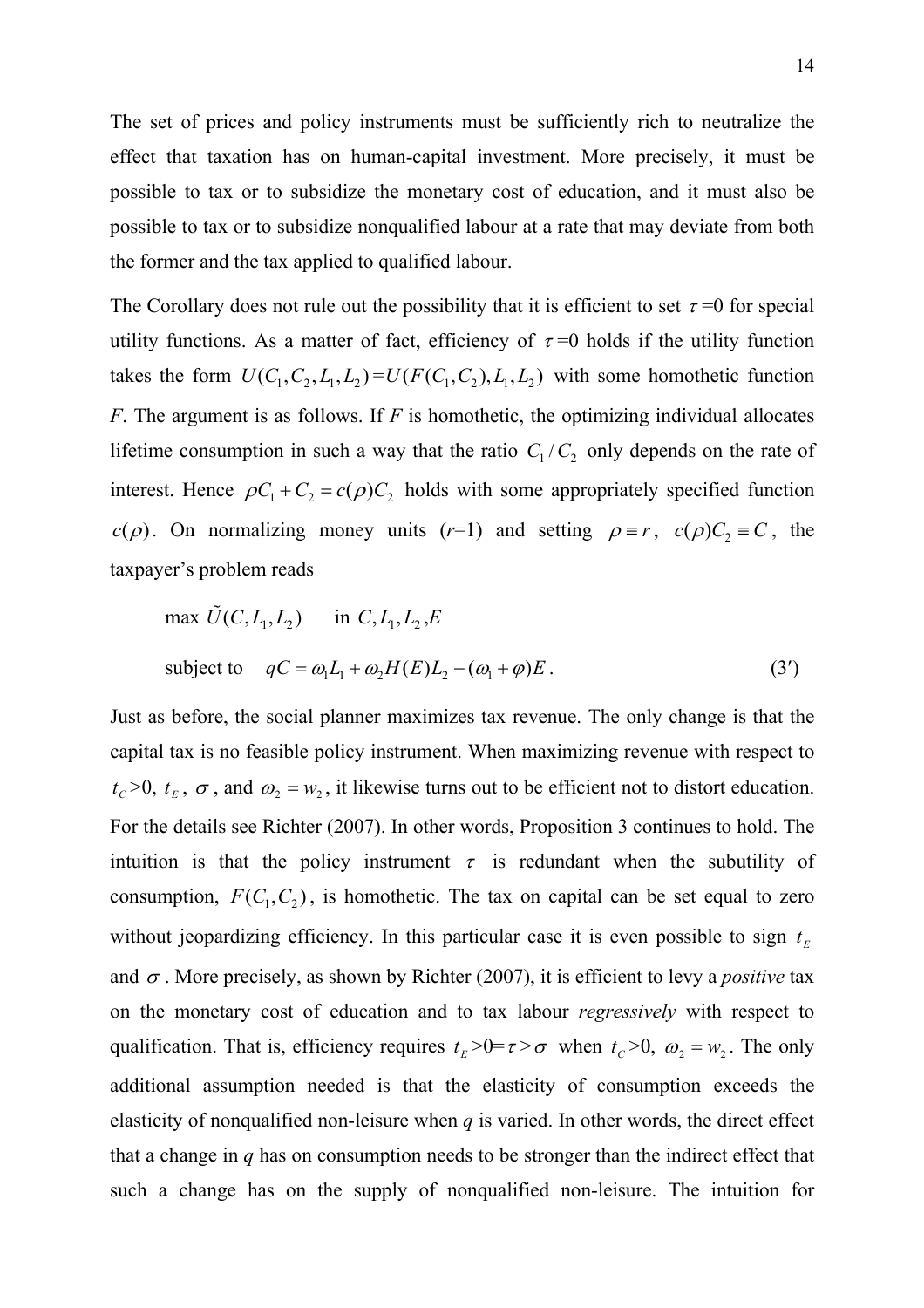$t_{E}$  >0> $\sigma$  is that it is efficient to set incentives so that qualified labour is substituted for nonqualified labour. Given that  $\omega_2 = w_2$  is assumed to hold, this objective is reached by setting  $\omega_1 < \omega_1 \Leftrightarrow \sigma < 0$ . To tax nonqualified labour, however, means to reduce the cost of forgone earnings, the partial effect of which is to encourage human-capital investment. The efficiency condition  $\omega_1 + \varphi = w_1 + f$  can then be restored only if the monetary cost of education is positively taxed:  $\varphi > f \Leftrightarrow t_E > 0$ .

It is an interesting, though still open, question to what extent  $t_E > 0 > \sigma$  continues to hold in the non-homothetic case of  $U(C_1, C_2, L_1, L_2)$ . Equally, it is not clear under which fully general conditions a subsidy to capital,  $\tau \le 0$ , can be shown not to be efficient.

#### **6. Summary**

One of the most debated issues in public economics is whether capital income should be taxed or not. This paper suggests that proposed answers may well be useless if human capital, its acquirement, and its taxation are not appropriately taken into account. If this is done, a strict order of policy priority can be derived. According to this order learning ranks higher than saving. The former should not be distorted, which in general requires that the latter will be distorted. The reason for this asymmetric treatment is that education – other than saving – generates quasi-pure profit, and taxation should not impair the efficient generation. This result is remarkably robust. In this paper it has been proved for the standard two-period life-cycle model of a representative household with endogenous consumption, labour, and education. The result does not assume particularly selected utility functions, but only an isoelastic earnings function and a sufficiently rich set of policy instruments. Isoelasticity of earnings is justified with reference to the empirically well-founded Power Law of Learning.

The reader may be inclined to question the asymmetric treatment of education and saving driving the results. It makes good sense, however, to assume decreasing returns to learning but constant returns to saving. Learning is a personal activity which cannot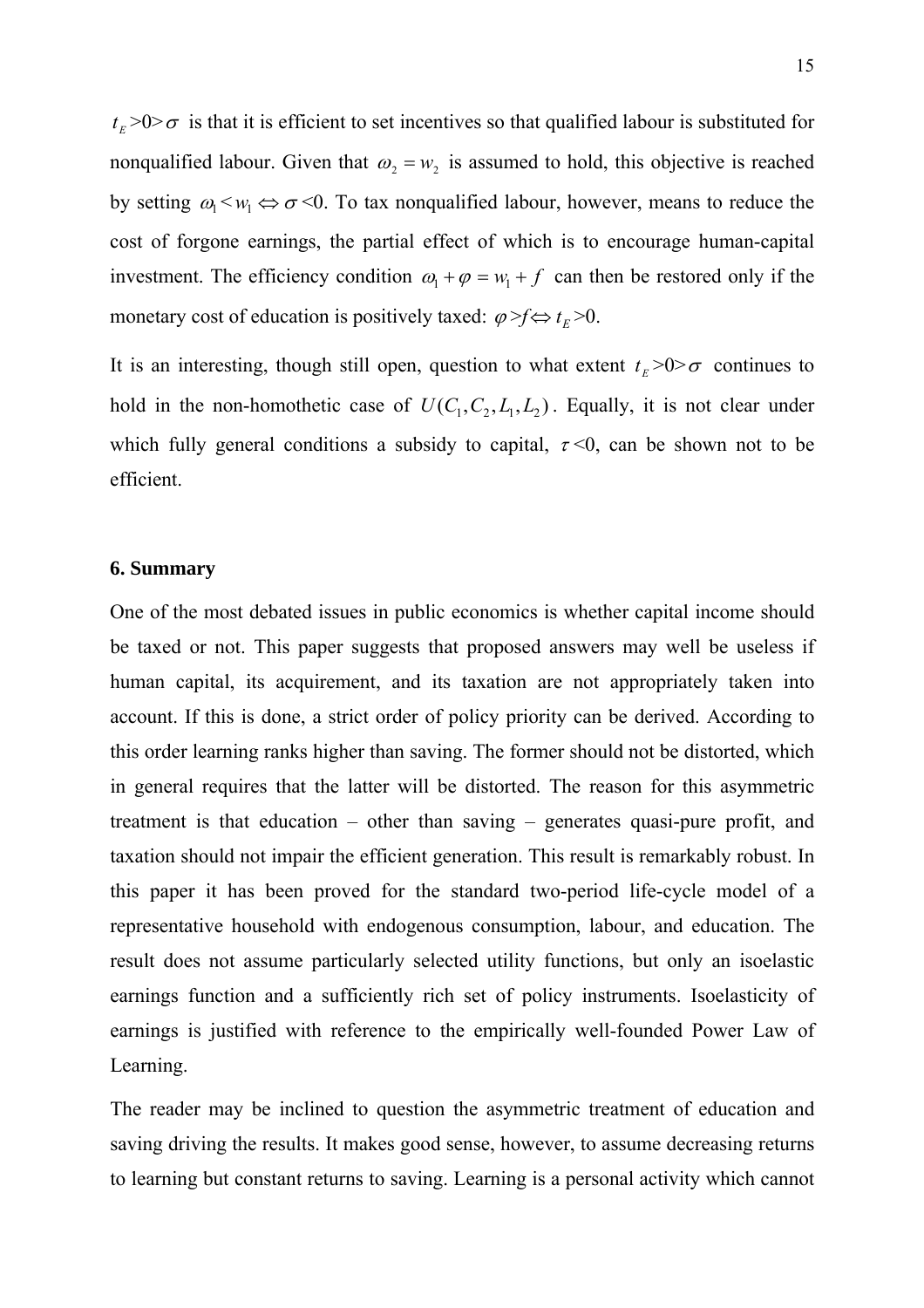be delegated to other individuals. Its product has to be combined with own labour. This is quite different with the investment of savings. This activity can be delegated to other individuals ("investment bankers") who have learnt to do the job efficiently and to earn the market rate of return. Allowing for general equilibrium effects induced by decreasing factor returns at the aggregate level does not change the efficient tax structure. It can be shown instead that all results derived in this paper perfectly extend to the closed-economy scenario where the market rate of return to saving, *r*, and the wage rate earned by qualified labour,  $w_2$ , are endogenized. The only assumption needed is constant returns to scale with respect to non-human capital and effective qualified labour.

The present paper is not the first attempt to study economic implications of decreasing returns to learning. Well known is Arrow's (1962) attempt to develop a theory of technical change and growth by drawing on the Learning Curve. In his model, however, the Learning Curve takes the role of a labour demand curve. Knowledge is completely embodied in capital, and at each moment of time capital goods of different vintages are in use. As Arrow stresses himself in his closing comments, the implicit assumption is that learning takes place only as a by-product of ordinary production. By way of contrast, learning is central in the present model. It is an individual investment in one's own productivity and the result of endogenous choice.

One cannot summarize without qualifying the obtained results. There are two points of weakness that need to be addressed more than others. One obvious shortcoming of the present analysis is certainly its pure focus on efficiency. Equity considerations have been entirely ignored. This is different from much of the cited literature and from the work of Bovenberg and Jacobs in particular. The conflict between equity and efficiency in human-capital policy is however not a simple one. In any case, it cannot be discussed satisfactorily just in passing. The interested reader is asked instead to refer to the literature as surveyed, e.g., by Carneiro and Heckman (2003).

The other shortcoming can be seen in the lack of balance in the derived efficiency result. The clear policy prescription not to distort the educational choice contrasts with the inability to derive equally clear policy prescriptions for other areas of taxpayers' choice. Although Proposition 2 definitely calls for reducing qualified labour less than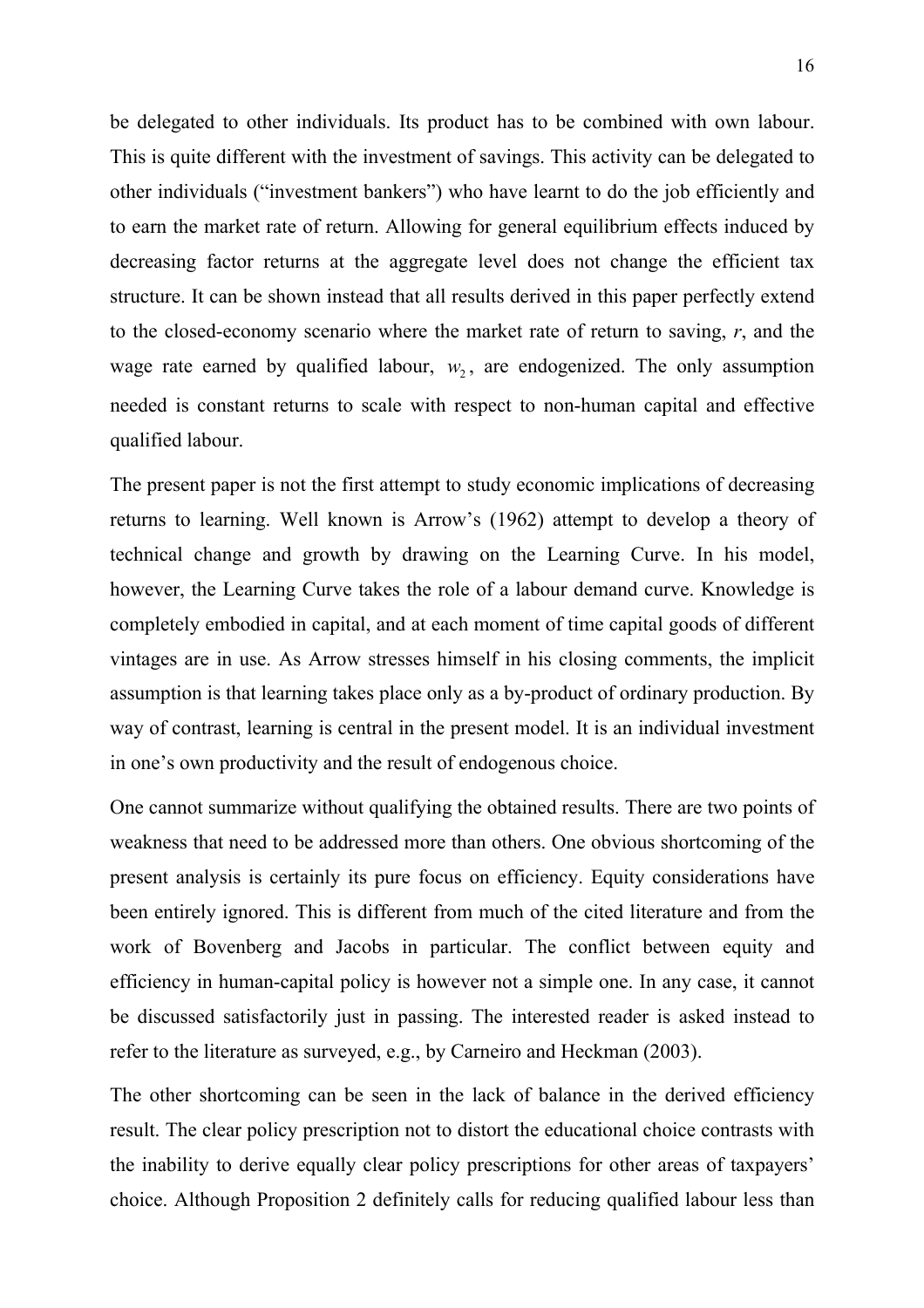non-qualified labour it is generally unclear what this means in terms of tax rates. Only if the utility of consumption is assumed to be homothetic and separable from leisure can more be said. In this case, efficient policy relies on taxing nonqualified labour more heavily than qualified labour and on restoring efficiency in education by taxing its monetary cost. See Richter (2007), where the result is interpreted by referring to the (weak) double-dividend hypothesis known from environmental economics. No doubt, popular conceptions of good education policy look different (Trostel, 2002). The contrast is however nothing but another indication for the need to enrich the present analysis by equity considerations in future research.

#### **7. Appendix**

The *proof of* (6) relies on taking partial derivatives of the Lagrange function  $T - \lambda e$ with respect to  $q, \varphi, \rho$ , and  $\omega_1$ :

$$
\frac{\partial}{\partial \varphi} [T - \lambda e] = 0 \iff (\lambda - 1)e_{\varphi} + \frac{\rho - r}{q\rho} e_{\varphi} = \Delta e_{\varphi} \; . \tag{10}
$$

By Hotelling's lemma and by the definition of the <sup>Δ</sup> -operator, one obtains

$$
e_{\varphi} = \rho E
$$
 and  $\Delta e_{\varphi} = \Delta(\rho E) = \rho \Delta E + \frac{\rho - r}{q} E$ . (11)

Plugging (11) into (10) yields  $\lambda - 1 = \Delta E / E$ . Similarly one derives

$$
\lambda - 1 = \frac{\Delta L_1 - \Delta E}{L_1 - E} = \frac{\omega_1 \Delta L_1 - q \Delta C_1}{\omega_1 L_1 - q C_1} = \frac{\rho \Delta C_1 + \Delta C_2}{\rho C_1 + C_2}.
$$

Relying on the first-order condition  $\omega_1 H^T L_2 = \pi$  allows one to express the ability rent *Y* as a strictly proportional function of *E*:

$$
Y(\omega_2, \pi, L_2) = \omega_2 H(E) L_2 - \pi E = H \frac{\pi}{H'} - \pi E = (\frac{1}{\eta} - 1)\pi E. \tag{12}
$$

As a result,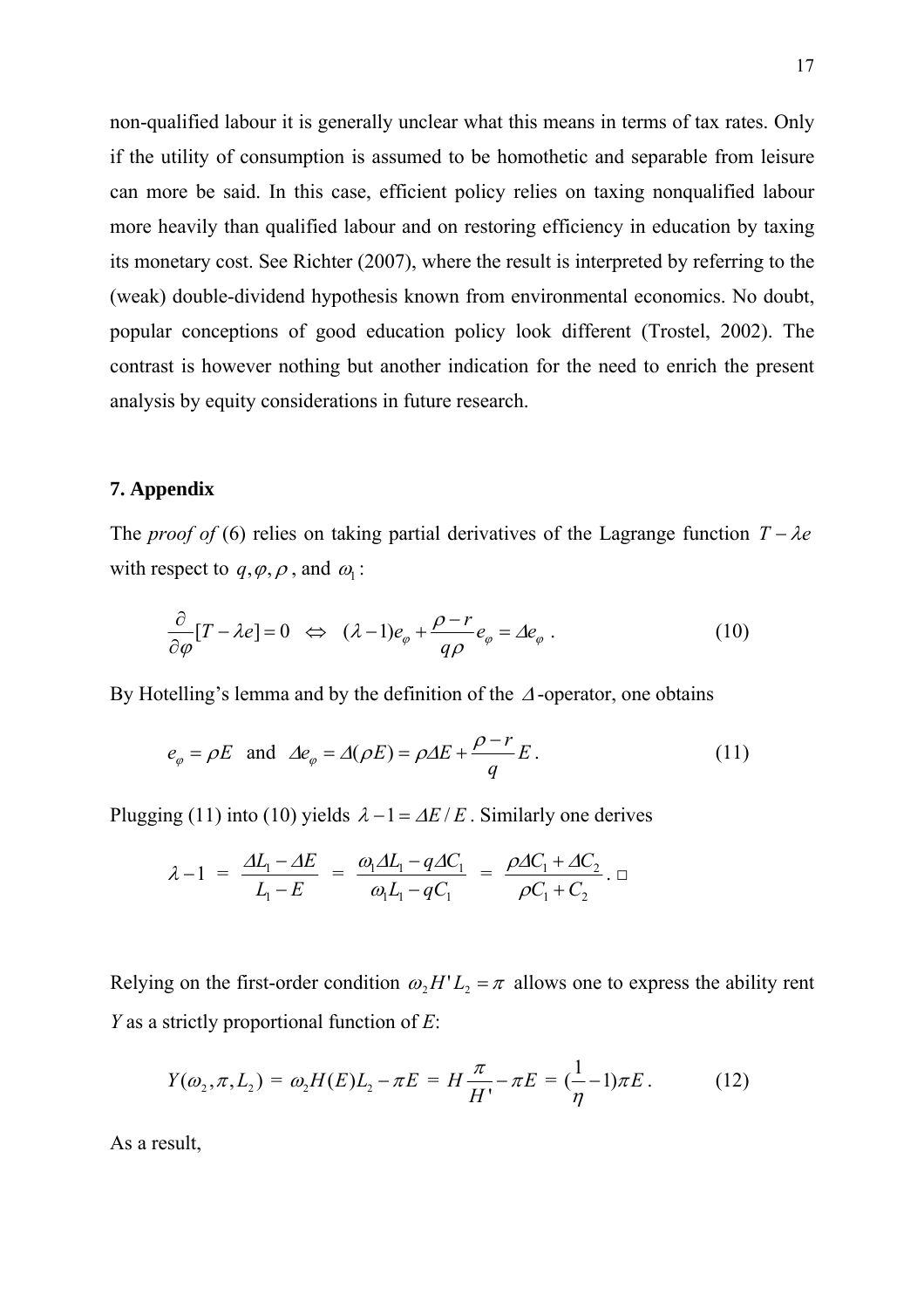$$
\frac{Y}{Y + \pi E} = 1 - \eta \tag{13}
$$

By relying on the definition of the expenditure function and by invoking Hotelling's lemma one obtains

$$
q[\rho C_{1x} + C_{2x}] = \rho \omega_1 L_{1x} + \omega_2 H L_{2x} \quad \text{for } x = q, \omega_1, \rho, \varphi. \tag{14}
$$

The relationship (14) extends to the  $\Delta$ -notation:

$$
q[\rho \Delta C_1 + \Delta C_2] = \rho \omega_1 \Delta L_1 + \omega_2 H \Delta L_2 \tag{15}
$$

*Proposition* 2 can now be proved by relying on (15), Proposition 1, (3) and (13):

$$
\frac{\Delta L_2}{L_2} = \frac{1}{\omega_2 H L_2} [q \rho \Delta C_1 + q \Delta C_2 - \rho \omega_1 \Delta L_1]
$$

$$
= \frac{1}{\omega_2 H L_2} [q \rho C_1 + q C_2 - \rho \omega_1 L_1] \frac{\Delta E}{E}
$$

$$
= \frac{1}{\omega_2 H L_2} [\omega_2 H L_2 - \pi E] \frac{\Delta E}{E}
$$

$$
= \frac{Y}{Y + \pi E} \frac{\Delta E}{E} = (1 - \eta) \frac{\Delta E}{E} . \square
$$

The *proof of Proposition* 3 relies on isoelasticity of the earnings function,  $H(E) = hE^{\eta}$ ,  $\eta$ <1. Together with (12) isoelasticity implies

$$
\varepsilon_{Y/x} = \varepsilon_{E/x} + \varepsilon_{\pi/x} \qquad \text{for } x = q, \rho, \omega_1, \varphi. \tag{16}
$$

where  $\varepsilon_{X/x} = \frac{x}{X} \frac{\partial X}{\partial x}$ *X x* ∂  $\frac{\partial X}{\partial x}$  denotes the elasticity of *X* with respect to *x*.

*Remark:* Assuming  $H(E) = hE^{\eta}$ ,  $\eta < 1$ , one obtains

$$
\frac{\Delta L_2}{L_2} = \frac{Y}{Y + \pi E} \frac{\Delta E}{E} + \frac{\pi - p}{\pi}.
$$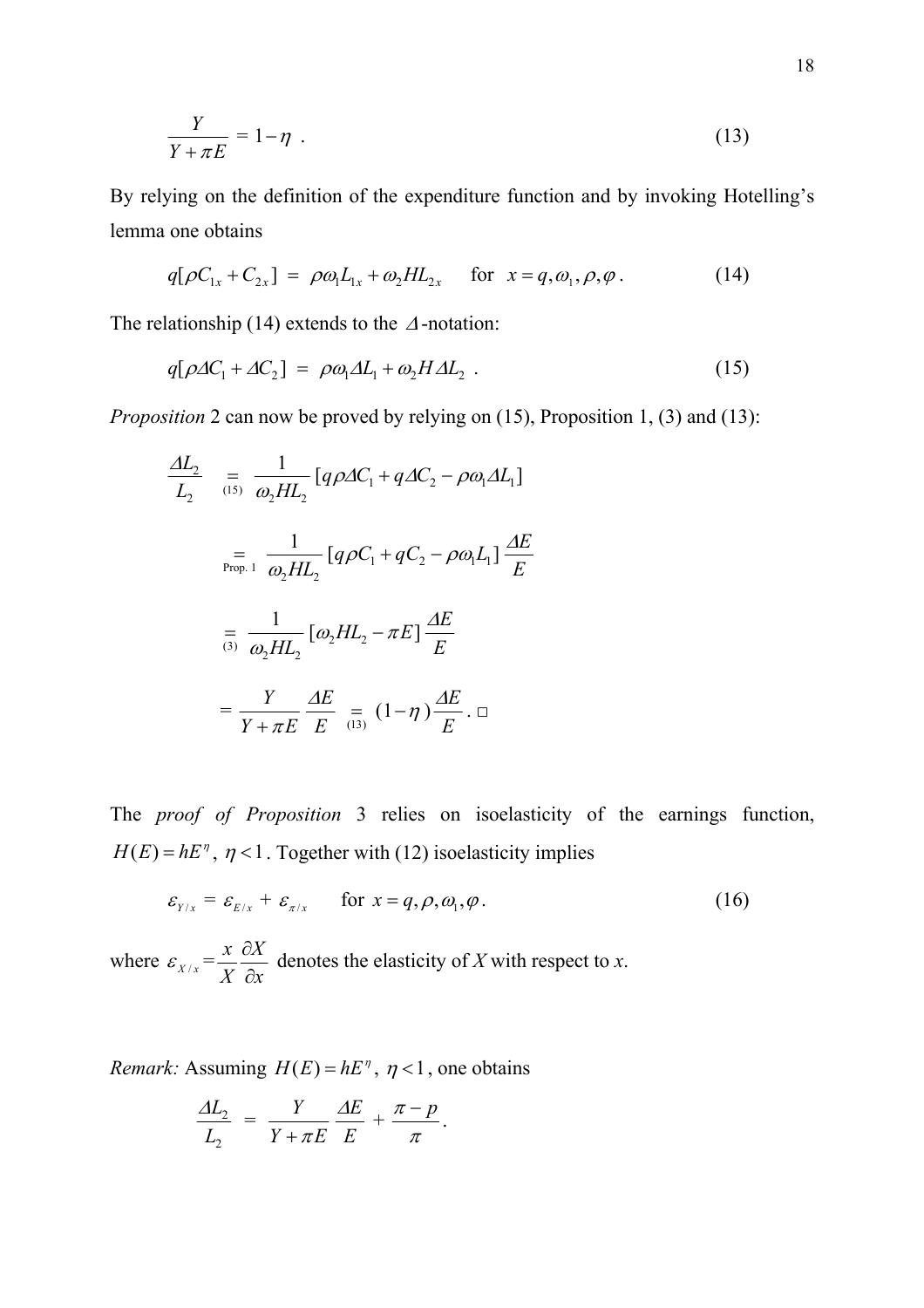Proof: By the definition of the  $\Delta$ -operator in (7) one obtains

$$
[Y + \pi E] \frac{dL_2}{L_2} = \omega_2 H \Delta L_2
$$
  
\n
$$
= (q-1)\omega_2 H L_{2q} + \frac{1}{\rho} [\frac{q-1}{q} (\rho - r)\omega_1 + r(\omega_1 - w_1)] \omega_2 H L_{21}
$$
  
\n
$$
+ \frac{\rho - r}{q} \omega_2 H L_{2\rho} + \frac{1}{\rho} [\frac{q-1}{q} (\rho - r)\varphi + r(\varphi - f)] \omega_2 H L_{2\varphi}
$$
  
\n
$$
= (q-1)Y_q + \frac{1}{\rho} [\frac{q-1}{q} (\rho - r)\omega_1 + r(\omega_1 - w_1)][Y_1 + \rho E]
$$
  
\n
$$
+ \frac{\rho - r}{q} [Y_\rho + (\omega_1 + \varphi)E] + \frac{1}{\rho} [\frac{q-1}{q} (\rho - r)\varphi + r(\varphi - f)][Y_\varphi + \rho E]
$$
  
\n
$$
= \frac{1}{(16)} (q-1) \frac{Y}{E} E_q + \frac{1}{\rho} [\frac{q-1}{q} (\rho - r)\omega_1 + r(\omega_1 - w_1)] \frac{Y}{E} E_1
$$
  
\n
$$
+ \frac{\rho - r}{q} [\frac{Y}{E} E_\rho + \frac{Y}{\rho} + (\omega_1 + \varphi) E]
$$
  
\n
$$
+ \frac{1}{\rho} [\frac{q-1}{q} (\rho - r)\varphi + r(\varphi - f)] \frac{Y}{E} E_\varphi
$$
  
\n
$$
+ [\frac{q-1}{q} (\rho - r)(\omega_1 + \varphi) + r(\omega_1 + \varphi - w_1 - f)][\frac{Y}{\pi} + E]
$$
  
\n
$$
= \frac{Y}{E} \Delta E + \frac{\pi - p}{\pi} [Y + \pi E]. \square
$$

Proposition 3 is proved when comparing the Remark with Proposition 2 and when making use of Proposition 1 and (13).  $\Box$ 

## **References**

- Arrow, K.J., 1962, The economic implications of learning by doing, Review of Economic Studies 29, 155−173.
- Atkeson, A., V.V. Chari, and P.J. Kehoe, 1999, Taxing capital income: A bad idea, Federal Reserve Bank of Minneapolis Quarterly Review 23, 3−17.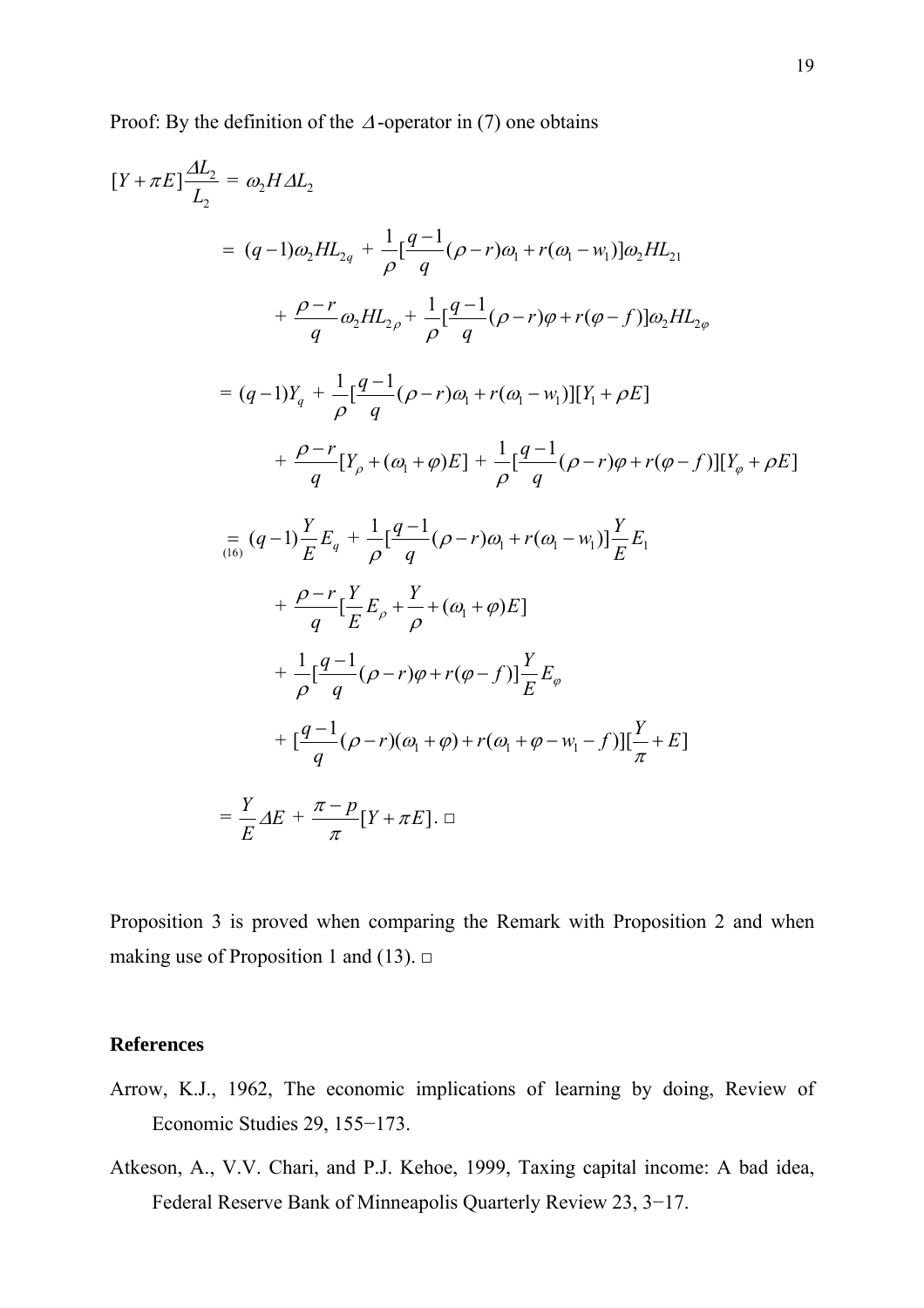- Bovenberg, A.L. and B. Jacobs, 2001, Redistribution and education subsidies are Siamese twins, CEPR Disc. Paper No. 3099.
- Bovenberg, A.L. and B. Jacobs, 2005, Redistribution and education subsidies are Siamese twins, Journal of Public Economics 89, 2005–2035.
- Carneiro, P. and J.J. Heckman, 2003, Human capital policy, in: Inequality in America, J.J. Heckman and A.B. Krueger, eds., MIT Press, 77−239.
- Chamley, C., 1986, Optimal taxation of capital income in general equilibrium with infinite lives, Econometrica 54, 607−622.
- Diamond, P. and J.A. Mirrlees, 1971, Optimal taxation and public production, I Production efficiency, II Tax rules, American Economic Review 61, 8–27, 261– 278.
- Heckman, J.J., 1976, A life-cycle model of earnings, learning, and consumption, Journal of Political Economy 84, S11-S44.
- Jacobs, B. and A.L. Bovenberg, 2005, Human capital and optimal positive taxation of capital income, Tinbergen Institute, Disc. Paper TI 2005-035/3.
- Jacobs, B. and A.L. Bovenberg, 2007, Generalized results on optimal taxation and education policy and conditions for weak efficiency in human capital production", mimeo: University of Amsterdam/Tilburg
- Jones, L.E., R.E. Manuelli, and P.E. Rossi, 1997, On the optimal taxation of capital income, Journal of Economic Theory 73, 93−117.
- Judd, K.L., 1985, Redistributive taxation in a simple perfect foresight model, Journal of Public Economics 28, 59−83.
- Lipsey, R.G., and K. Lancaster, 1956/57, The general theory of second best, Review of Economic Studies 24, 11-32.
- Nielsen, S.B. and P.B. Sörensen, 1997, On the optimality of the Nordic system of dual income taxation, Journal of Public Economics 63, 311–329.
- Ramsey, F.P., 1927, A contribution to the theory of taxation, Economic Journal 37, 47- 61.